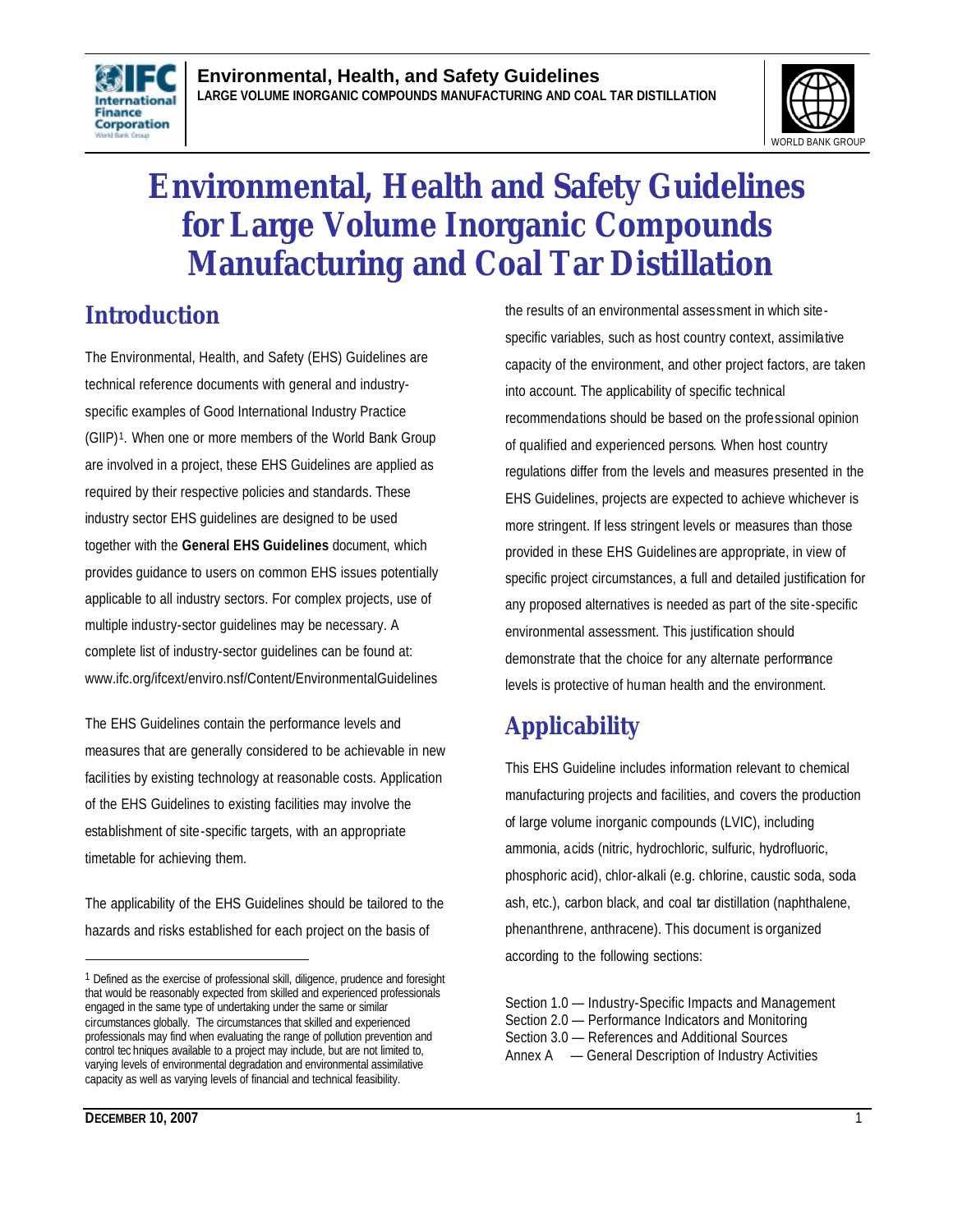



### **1.0 Industry-Specific Impacts and Management**

The following section provides a summary of EHS issues associated with facilities manufacturing large volume inorganic compounds (LVIC) and for coal tar distillation, which occur during the operational phase, along with recommendations for their management.

Recommendations for the management of EHS impacts common to most large industrial facilities during the construction and decommissioning phases are provided in the **General EHS Guidelines**.

### **1.1 Environmental**

Typical environmental issues associated with LVIC manufacturing include the following:

- Air emissions
- Liquid effluents
- Generation of solid waste
- Hazardous materials management
- Noise
- **Odors**
- Decommissioning

#### **Air Emissions**

The manufacture and use of inorganic chemicals and chemical products typically generate s large volume of emissions; however, current technology allows for closed system operations, thus significantly reducing emission releases to the environment.

Emission sources from chemical processes include process tail gases, heaters and boilers; valves, flanges, pumps, and compressors; storage and transfer of raw materials, products

and intermediates; waste water handling; flares; and emergency vents.

Although chemical manufacturing emissions vary depending on the specific process and related feedstok, the most common pollutants that may be emitted from point or fugitive sources during routine operations, include: carbon dioxide  $(CO<sub>2</sub>)$ , nitrogen oxides (NO<sub>X</sub>), sulfur oxides (SO<sub>X</sub>), ammonia (NH<sub>3</sub>), acids and acid mists, chlorine gas, and dust. Volatile organic compounds and tar fume are emitted from carbon black and coal tar distillation plants.

The gaseous emissions from the chemical manufacturing industry can be typically controlled by adsorption or absorption. Parti culate emissions, usually less than 10 mi crons in aerodynamic diameter, are controlled by highly efficient systems such as bag filters, electrostatic precipitators, etc.

Chemical manufacturing facilities are large consumer of energy. Exhaust gas emissions produced by the combustion of gas or other fuels in turbines, boilers, compressors, pumps and other engines for power and heat generation, are a significant source of mainly  $CO<sub>2</sub>$  and  $NO<sub>X</sub>$ . Guidance for the management of small combustion source emissions with a capacity of up to 50 megawatt hours thermal (MWth), including air emission standards for exhaust emissions, is provided in the **General EHS Guidelines**. Guidance for the management of combustion source emissions from larger sources of power generation is provided in the EHS Guidelines for Thermal Power.

#### *Greenhouse Gases (GHGs)*

The LVIC manufacturing industry is a significant emitter of greenhouse gases, especially carbon dioxide  $(CO<sub>2</sub>)$ . GHGs are generated from the process as well as during the production of its highly demanding energy needs. Measures to increase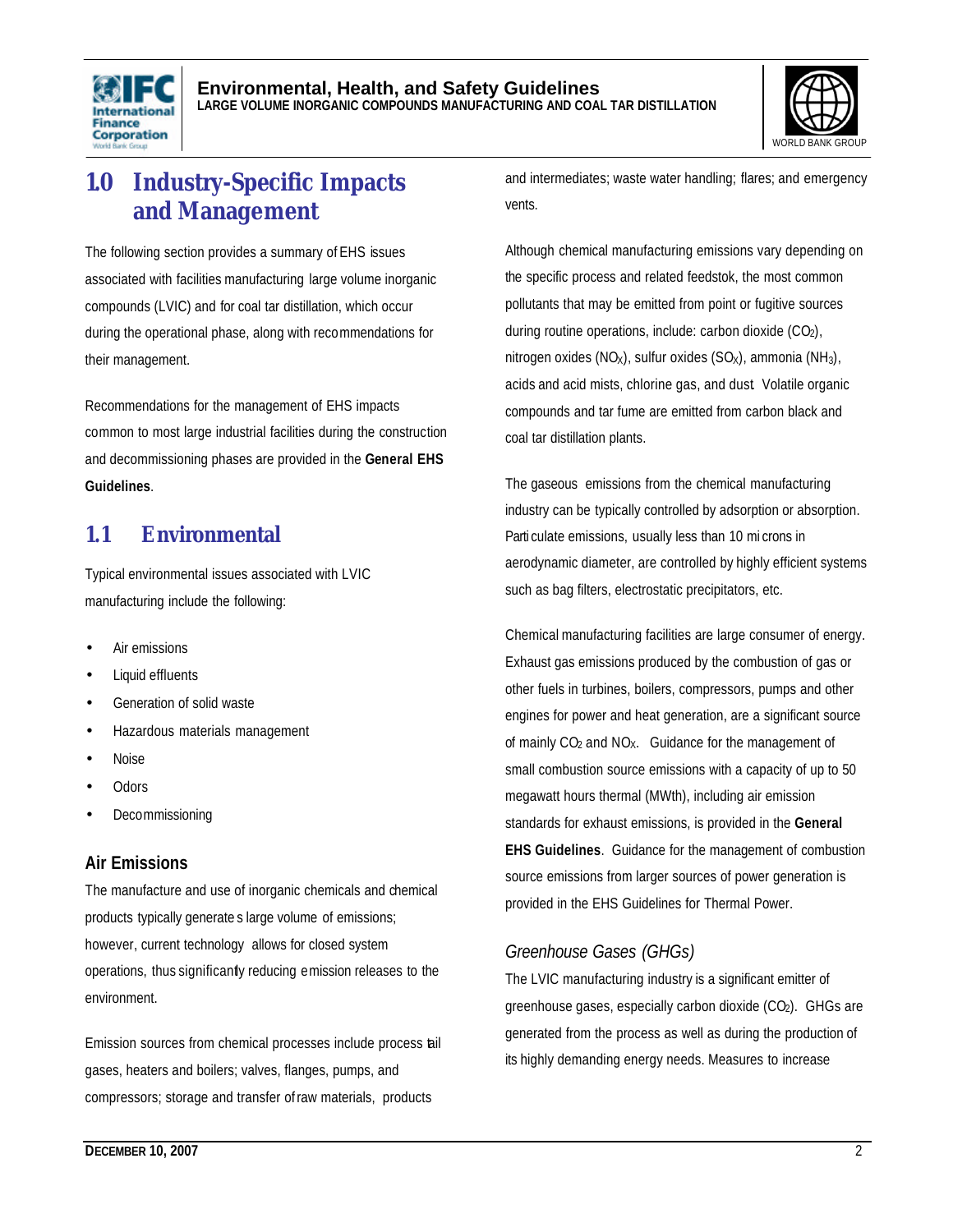



energy efficiency and installation of Low  $NO<sub>X</sub>$  burners should be adopted since they will contribute to reduce CO<sub>2</sub> generation.

Attempts should be made to maximize energy efficiency and design facilities for lowest energy use. Recommendations on energy efficiency are addressed in the **General EHS Guidelines**.

#### *Fugitive Emissions*

Fugitive emissions are associated with leaks from pipes, valves, connections, flanges, packings, open-ended lines, floating roof storage tank and pump seals, gas conveyance systems, compressor seals, pressure relief valves, tanks or open pits / containments, and loading and unloading operations of products. Due to the presence of hazardous products in LVIC manufacturing facilities (i.e. NH<sub>3</sub> and chlorine), methods for controlling and preventing fugitive emissions should be considered and implemented in their design, operation, and maintenance. The selection of appropriate valves, flanges, fittings, seals, and packings should be based on their capacity to reduce gas leaks and fugitive emissions.

Use of open vents in tank roofs should be avoided by installing pressure relief valves. Storages and unloading stations should be provided with vapor recovery units. Vapor processing systems may consist of different methods, such as carbon adsorption, refrigeration, recycling collecting and burning.

Examples of measures for reducing the generation of fugitve emissions include:

- Rigorous maintenance programs, particularly in stuffing boxes on valve stems and seats on relief valves, to reduce or eliminate accidental releases;
- Selection of appropriate valves, flanges, fittings;
- Well designed, constructed, operated and maintained installations;
- Implementation of leak detection and repair programs;
- Installation of continuous monitoring in all sensitive areas.

#### *Venting and Flaring*

Venting and flaring are important safety measures used in chemical manufacturing facilities to ensure gas is safely disposed of during process start up and shut down or in the event of an emergency, power or equipment failure, or other plant upset conditions.

Recommended methods to prevent, minimize, and control air emissions from venting and flaring include:

- Use best practices and new technologies to minimize releases and potential impacts from venting and flaring (e.g., efficient flare tips, reliable pilot ignition system, minimization of liquid carry over, control of odor and visible smoke emissions, and locating flare at a safe distance from potential human and environmental receptors);
- Estimate flaring volumes and develop flaring targets for new facilities, and record volumes of gas flared for all flaring events;
- Divert gas emissions from emergency or upset conditions to an efficient flare gas system. Emergency venting may be acceptable under specific conditions where flaring of the gas stream is not possible, on the basis of a risk analysis. Justification for no gas flaring system should be fully documented before an emergency gas venting facility is considered.

#### *Process Air Emissions – Ammonia Manufacturing*

Process air emissions from ammonia plants consist mainly of hydrogen  $(H_2)$ , carbon dioxide  $(CO_2)$ , carbon monoxide  $(CO)$ , and ammonia (NH3). Concentrated carbon dioxide emissions are generated from CO<sub>2</sub> removal in these facilities. Fugitive emissions of NH<sub>3</sub> (e.g. from storage tanks, valves, flanges, and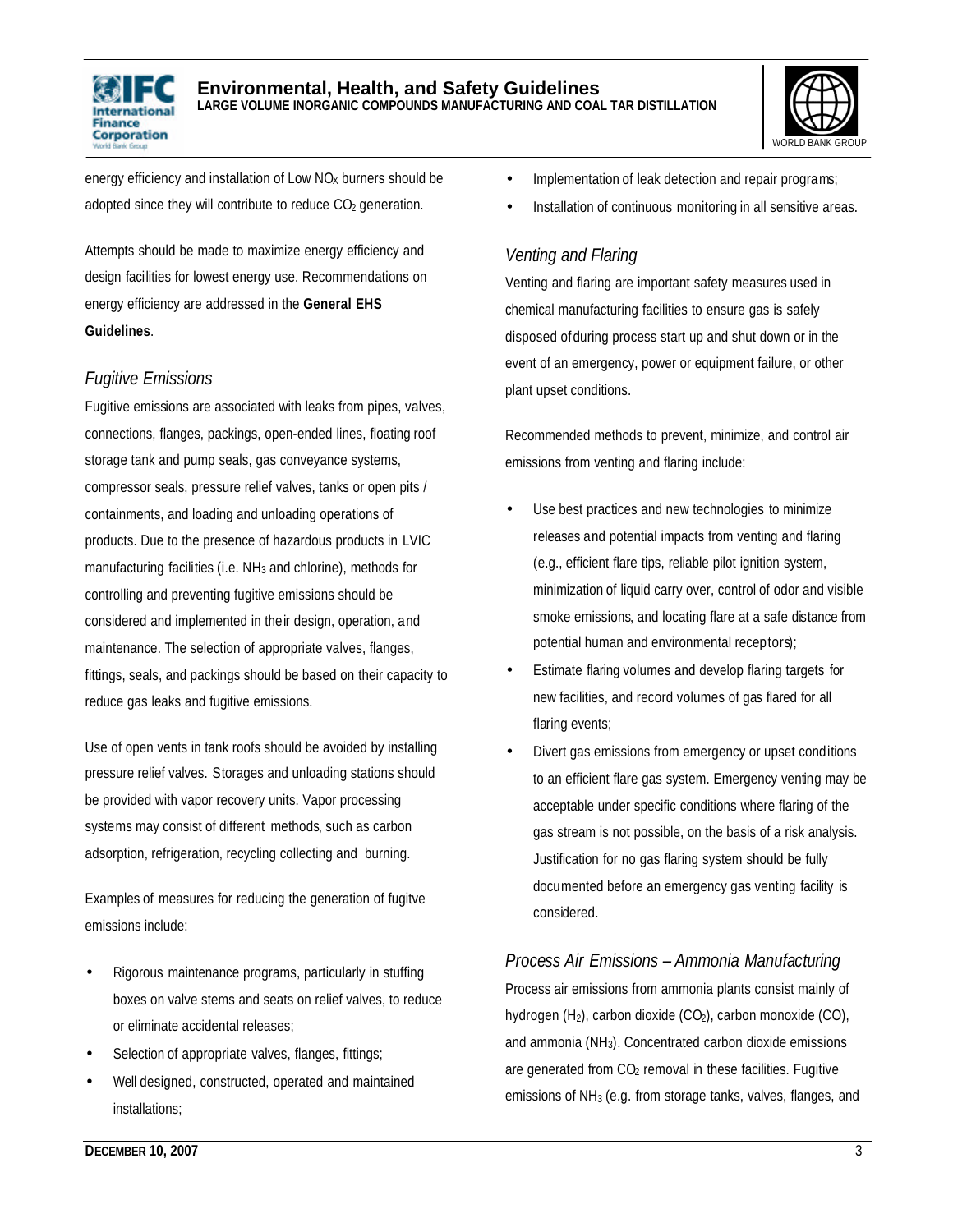



tubing) may also occur, especially during transport or transfer. Non-routine emissions associated with process upsets or accidents may contain natural gas, CO, H<sub>2</sub>, CO<sub>2</sub>, volatile organic compounds (VOCs), nitrogen oxides (NO<sub> $x$ </sub>) and NH<sub>3</sub>.

Recommended emission prevention and control measures include the fo llowing:

- Use synthesis NH<sub>3</sub> purge gas treatment to recover NH<sub>3</sub> and H2 before combustion of the remainder in the primary reformer;
- Increase the residence time for off-gas in the hightemperature zone;
- Connect ammonia emissions from relief valves or pressure control devices from vessels or tanks to a flare or to a water scrubber;
- Combine ammonia and urea facilities to reduce (through reuse in urea plant) ammonia process-generated CO<sup>2</sup> emissions2. Another industrial alternative is to combine with methanol production. It is noted that, in methanol production facilities, hydrogen is produced from natural gas, by means of a steam reforming unit followed by a methanol unit. This process, therefore, does not fully eliminate CO<sub>2</sub> emissions because of the energy used to run the hydrogen production and methanol synthesis units.

#### *Process Air Emissions – Acid Manufacturing*

Process emissions from acid plants include the following:

Nitrous oxide ( $N_2$ O) and  $N_{\text{Ox}}$  from nitric acid manufacturing plants, particularly from tail gas emissions <sup>3</sup>;

- SO<sub>2</sub> resulting from incomplete oxidation and SO<sub>3</sub> resulting from incomplete absorption and droplets of sulfuric acid (H2SO4) from sulfuric acid manufacturing plants;
- Gaseous fluorides and dust from phosphoric / hydrofluoric acid plants;
- Hydrochloric acid (HCl) gas, chlorine, and chlorinated organic compounds resulting primarily from gases exiting the HCl purification system in HCl production;
- Fluorine, hydrofluoric acid (HF), and silicon tetrafluoride  $(SiF<sub>4</sub>)$  from digestion of phosphate rock and dust from handling of phosphate rock in HF production. Particulate matter is emitted during handling and drying of the fluorspar. In hydrofluoric acid facilities fluorine emissions present in the final vents are typically very low following the required treatment.

Recommended emission prevention and control measures include the following:

- The plant should be equipped with pre-condensers that remove water vapor and sulfuric acid mist, and with condensers, acid scrubbers, and water scrubbers that minimize the release of HF, SiF<sub>4</sub>, SO<sub>2</sub>, and CO<sub>2</sub> from the tail-gas;
- Use high-pressure adsorption process for nitric acid production to minimize the concentration of  $NO<sub>X</sub>$  in the tail gas;
- Treat the off-gases from nitric acid plants using catalytic NO<sub>x</sub> removal:
- Consider using double absorption process for H2SO<sup>4</sup> plants. Plants operating on a single absorption process shouild consider implementation of the following:
	- o Cesium catalyst in the last bed

 $2$  Ammonia process-derived CO<sub>2</sub> can be almost totally consumed if the produced ammonia is transformed into urea (1t NH<sub>3</sub> - 1.5 t urea).

 $3$  The lowest NO<sub>x</sub> emission levels currently achieved in a modern plant without added pollution abatement are between1,000 to 2,000 ppmv for medium pressure absorption and 100 to 200 ppmv for high pressure absorption. For new plants in normal operating conditions the  $NQ_k$  emission level (excluding  $N_2O$ )

 $\overline{a}$ can be at 100 ppmv, which is equivalent to  $0.65kg$  NO<sub>x</sub> (expressed as NO<sub>2</sub>) per ton of 100% nitric acid produced.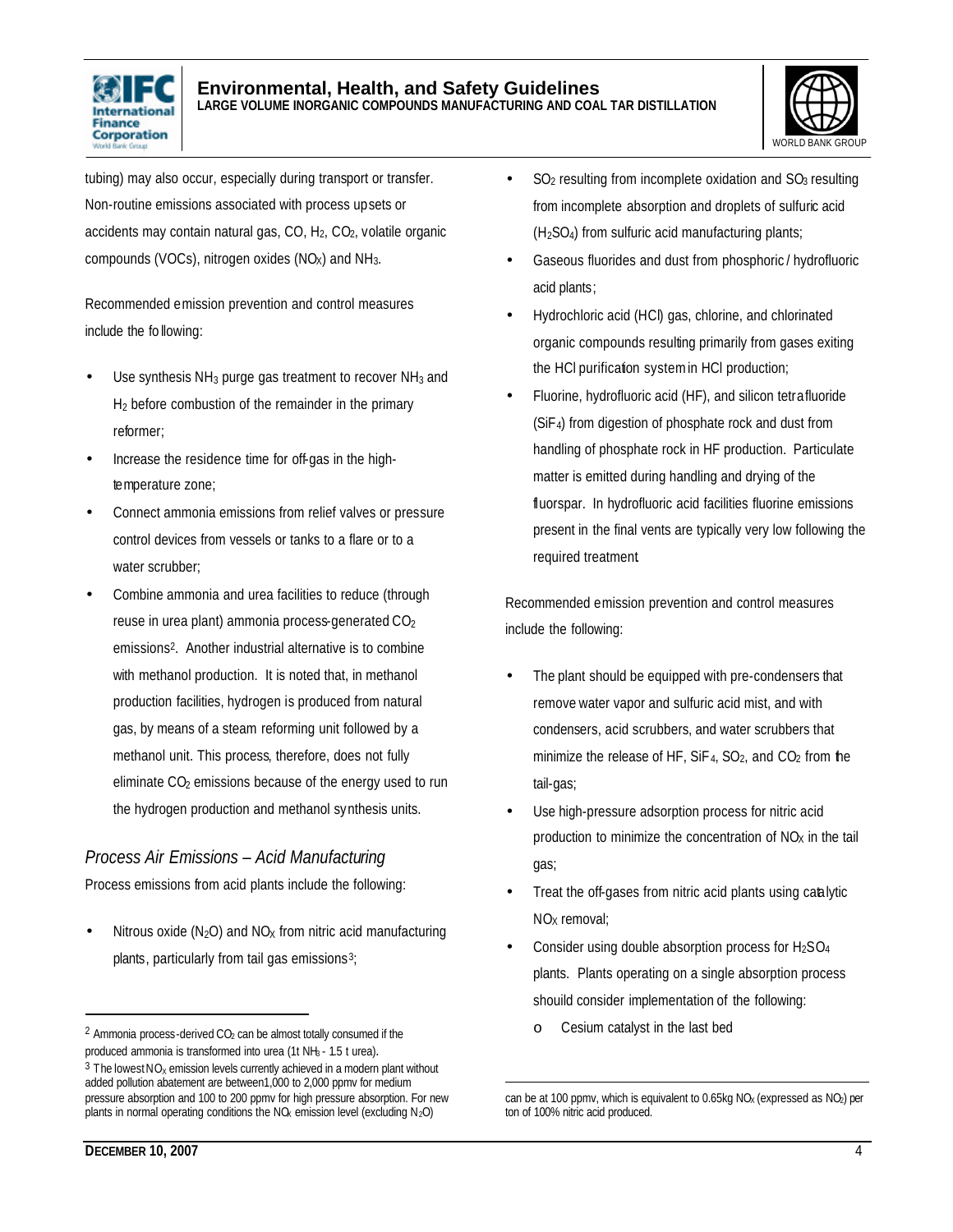



- o SO2 abatement by scrubbing with a neutralizing compound
- $\circ$  SO<sub>2</sub> abatement with hydrogen peroxide (H<sub>2</sub>O<sub>2</sub>)
- Control dust emissions from the flue-gases of directly heated dryers and/or from pneumatic conveying gases using cyclones and filters;
- Recover the fluorine as fluosilicic acid; a dilute solution of fluosilicic acid should be used as the scrubbing liquid. Fluorine, released during the digestion of phosphate rock and during the concentration of phosphoric acid, should be removed by scrubbing systems;
- Control emissions of HF by the condensing, scrubbing, and absorption equipment used in the recovery and purification of the hydrofluoric and hexafluorosilicic acid products;
- Minimize HF emissions, maintaining a slight negative pressure in the kiln during normal operations;
- Install caustic scrubbers to reduce the levels of pollutants in the HF tail-gas, as needed;
- Control dust emissions by bag filters at the fluorspar silos and drying kilns. Collect dust from the gas streams exiting the kiln in HF production and return the dust to the kiln for further processing;
- Control dust emissions from fluorspar handling and storage with flexible coverings and chemical additives, and
- Control dust emissions from phosphate rock during transport, handling and storage, using enclosed systems and bag filters.

#### *Process Air Emissions – Chlor-Alkali Plants*

The principal chlor-alkali processes are mercury, diaphragm, and membrane cell electrolysis. The most significant emi ssions from all three processes are both fugitive and point source chlorine gas emissions. Sources of potential significant chlorine emissions are normally associated with the chlorine destruction unit where emissions from non-condensable gases remaining

from liquefaction  $(H_2, O_2, N_2, CO_2)$  having a chlorine content from 1-8% of the raw chlorine gas produced are treated. Other emissions from chlor-alkali plants are linked to the brine purification. Air emissions from mercury cell technology include mercury vapors, emitted as fugitive emissions from the cells (e.g. cell room ventilation gas).

Principal air emissions from soda ash manufacturing are process carbon dioxide and particulate emissions from ore calciners, soda ash coolers and dryers, ore crushing, screening, and transportation operations, product handling and shipping operations. Emissions of products of combustion, such as carbon monoxide, nitrogen oxides, and sulfur dioxide, occur from direct-fired process heating units such as ore calcining kilns and soda ash dryers. Ammonia may also be emitted. Nitrogen oxides are produced in small quantities inside the kiln by the oxidation of nitrogen contained in the air used in the combustion process, and sulfur oxides by the oxidation of compounds containing sulfur in the limestone.

Recommended emission prevention and control measures include the fo llowing:

- Discontinue use of mercury and diaphragm cell processes, where possible, and adopt new membrane cell process. Alternatively, install improved cell part materials (e.g. dimensionally stable anodes (DSA®), modified diaphragm), as needed;
- Prepare mercury mass balances to account for all mercury use;
- Optimize process to keep the cells as close as possible;
- Install mercury distillation units to recover mercury;
- Ensure that that the mercury cell end boxes and caustic boxes are properly sealed, thus eliminating fugitive releases;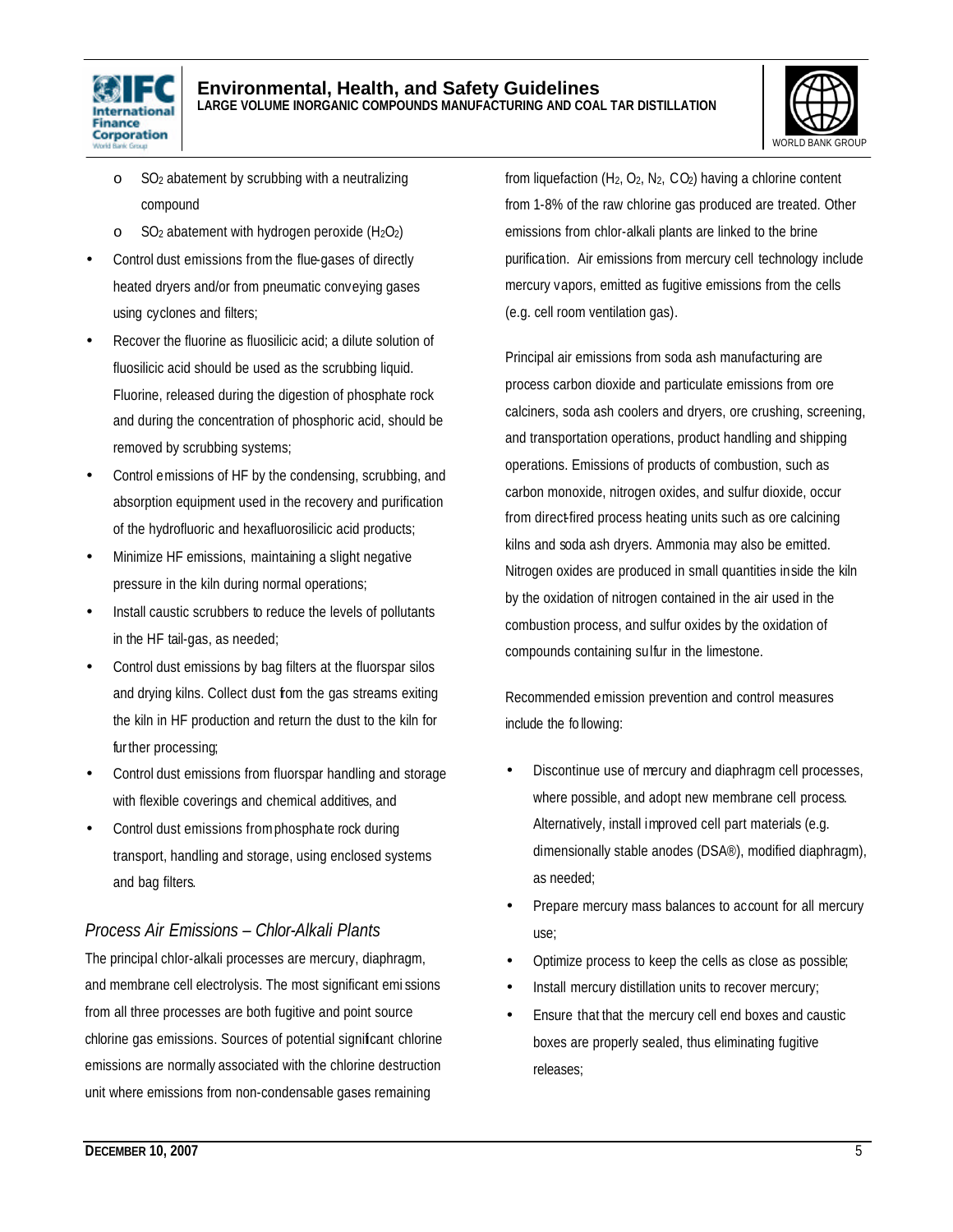



- Design the chlorine absorption unit with a treatment capacity sufficient to absorb the full cell-room production and prevent emissions of chlorine gas in the event of a process upset until the plant can be shut down. The absorption unit should be designed to lower the chlorine content in the emitted gas to less than 5 mg/m3 in the worst case scenario;
- Direct all chlorine-containing waste gas streams to the chlorine absorption unit and ensure that the system is gas tight;
- Install chlorine gas detectors in areas with a potential risk of chlorine leaks to allow for immediate leakage detection;
- Use carbon tetrachloride-free chlorine liquefaction and purification processes. The use of carbon tetrachloride (CCl4), for removal of nitrogen trichloride (NCl3) and for absorption of tail gas, should be avoided and discontinued;
- In soda ash facilities, control particulate emissions from ore and product handling operations by either venturi scrubbers, or baghouse filters, electrostatic precipitators, and/or cyclones and recycle the collected particulates.

#### *Process Air Emissions – Carbon Black Manufacturing*

An important potential source of emission to air is the tail gas coming from the reactor after carbon black separation, which is a low calorific gas with a high moisture content due to the quench water vapor. The tail-gas composition may vary considerably according to the grade of carbon black being produced and the feedstock used. It may contain  $H_2$ , CO, CO<sub>2</sub>, reduced sulfur compounds  $(H<sub>2</sub>S, CS<sub>2</sub>$  and COS), SO<sub>2</sub>, nitrogen compounds  $(N_2, NO_X, HCN and NH<sub>3</sub>)$ , VOCs such as ethane and acetylene, and carbon black particles that are not captured by product separation bag filters.

Recommended emission prevention and control measures include the following:

- Use primary feedstock with a sulfur content in the range of 0.5 - 1.5 percent4;
- Preheat process air in heat exchangers using the hot gases (containing carbon black) leaving the furnace black reactor;
- Install and maintain high-performance bag filters to ensure high carbon black collection efficiency and minimum product losses of the residual carbon black in the filtered tail gas;
- Utilize the energy content of the tail gas (by burning the gas and using the energy produced);
- Primary NO<sub>x</sub> reduction techniques should be applied to reduce the NO<sub>x</sub> content in flue-gas originating from tail-gas combustion in energy producing systems <sup>5</sup>;
- Install fabric filters for the air conveying system, vent collection system, and dryer purge gas<sup>6</sup>;
- Vent un-combusted tail-gas only during emergencies, startup and shut-down periods, and during periods of grade change.

#### *Process Air Emissions – Coal Tar Distillation*

Although coal tar distillation emissions occur in normal operating conditions, the key emissions from these processes that warrant control are those consisting of tar fume, odor, polycyclic aromatic hydrocarbons (PAH), and particulate ma tter, which may originate from facility processes including delivering, storing, heating, mixing, and cooling tar.

Recommended emission prevention and control measures include the fo llowing:

<sup>&</sup>lt;sup>4</sup> Specific emission levels of 10 – 50 kg  $SO<sub>x</sub>$  (as  $SO<sub>2</sub>$ ) per tonne of rubber grade carbon black produced are possible, as a yearly average.

<sup>5</sup> Plants emission levels associated with use of BAT are less than 0.6 g  $NOx/Nm<sup>3</sup>$  as an hourly average at 3 %  $O_2$  during normal production.

<sup>6</sup> For the low temperature air conveying and vent collector systems, assoc iated emission levels are 10 to 30 mg/Nm<sup>3</sup> as a half-hour average. For the dryer purge filter, associated emission levels are from less than 20 to 30 mg/Nm<sup>3</sup> as a halfhour average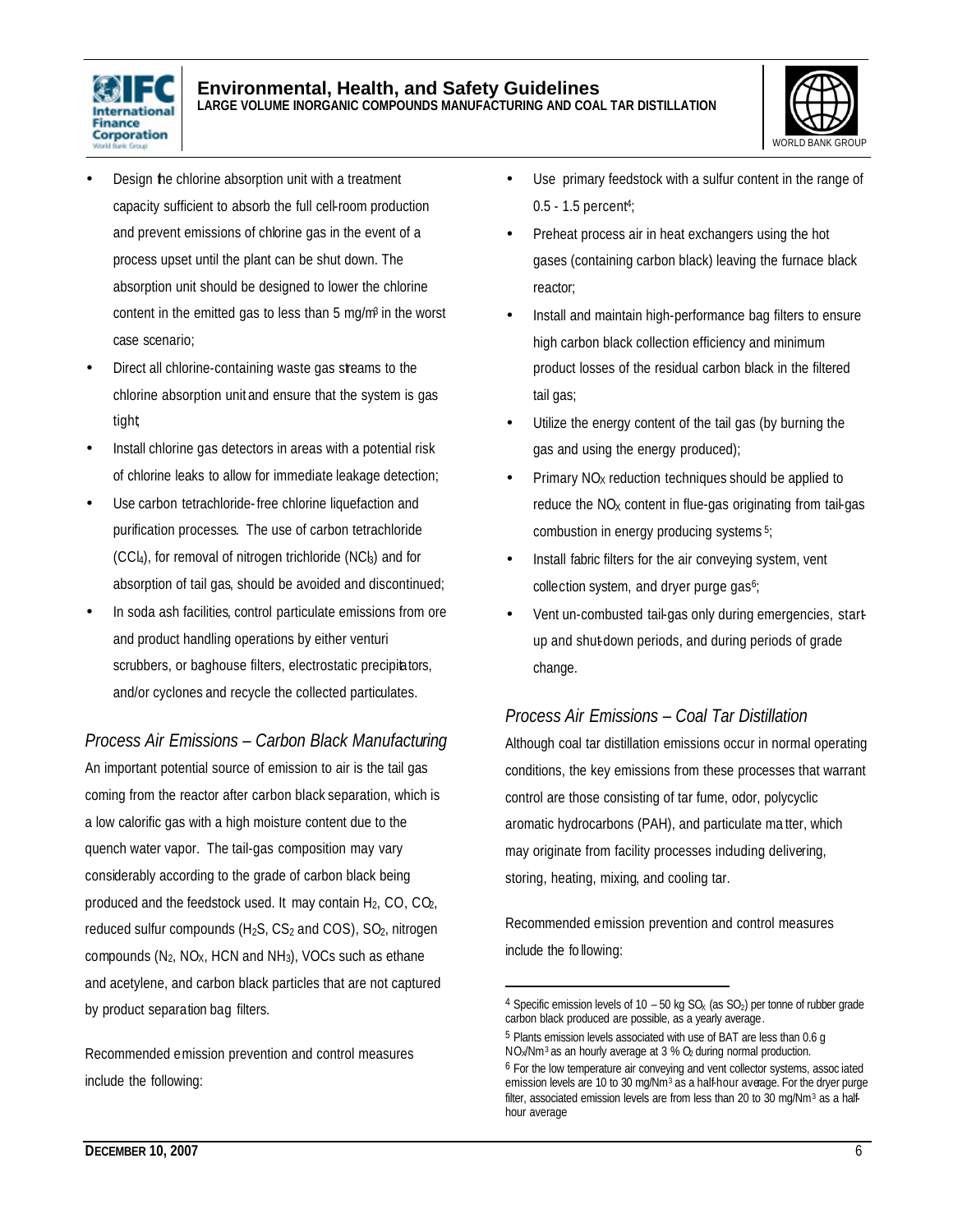



- Use ground-based pumps and other methods to opimize tar deliveries to reduce emissions of tar fume and odor;
- Site storage tanks downwind of potential nearby receptors, control temperature of stored materials<sup>7</sup>, and implement careful handling procedures to prevent odor nuisance;
- Implement overfill prevention methods for bulk storage tanks, such as high-level alarms or volume indicators;
- Used local exhaust ventilation adequate to collect and treat VOC emissions from mixing tanks and other processing equipment.

#### **Liquid Effluents**

Liquid effluents include process and cooling water, storm water, and other specific discharges (e.g. hydrotesting and cleaning, mainly during facility start up and turnaround). <sup>8</sup> Process water discharges from LVIC manufacturing plants may include the acid wash from scheduled cleaning activities and purges, which are part of daily operation. Additional potential sources of effluents may include scrubbers, if used as air emission control systems. Accidental releases or leaks from product storage tanks such as refrigerated ammonia and acid storage may also produce effluents. Other sources include acidic and caustic effluents from the boiler feed water preparation for the different steam systems. Cooling water and storm water management are addressed in the **General EHS Guidelines**.

Effluents and control specific to different types of chemicals manufacturing plants are described below.

#### *Effluents – Ammonia Manufacturing*

Plant discharges, during normal operation, may occur due to process condensates or due to the scrubbing of waste gases containing ammonia and other products. In partial oxidation,

soot and ash removal may impact water discharged, if not properly handled.

Recommended measures to prevent, minimize, and control effluents from ammonia plants include:

- Recover ammonia absorbed from purge and flash gases in a closed loop system so that no aqueous ammonia emissions occur;
- Recover soot from gasification in partial oxidation processes and recycle the recovered material to the process.

#### *Effluents – Acids Manufacturing*

Effluents from nitric acid plants may be contaminated with nitrogen compounds. Effluents from hydrochloric acid plants can vary depending on manufacturing processes from traces of HCl when reacting H<sub>2</sub> with Cl, to mineral salt ( $Na<sub>2</sub>SO<sub>4</sub>$ ) when the acid is produced by reacting sodium chloride with sulfuric acid.

Liquid releases from phosphoric acid plants mainly consist of the liquid effluents originating from vacuum cooler condensers and gas scrubbing systems used for condensation and cleaning of the vapors that evolve in the various process stages. These condensed acidic vapors contain mainly fluorine and small amounts of phosphoric acid. The fluorine released from the reactor and evaporators can be recovered as a commercial byproduct (fluorosilicic acid 20-25 percent).

Recommended measures to prevent, minimize, and control effluents from acid plants include:

- Use closed-loop reactors and evaporators to eliminate process wastewater;
- Recirculate the water used for the transport of phosphogypsum into the process after settling;

<sup>7</sup> The rate of fume emission doubles for approximately every 11ºC rise in temperature.

<sup>8</sup> Facility turnarounds are usually limited to once every three to four years and last a few weeks.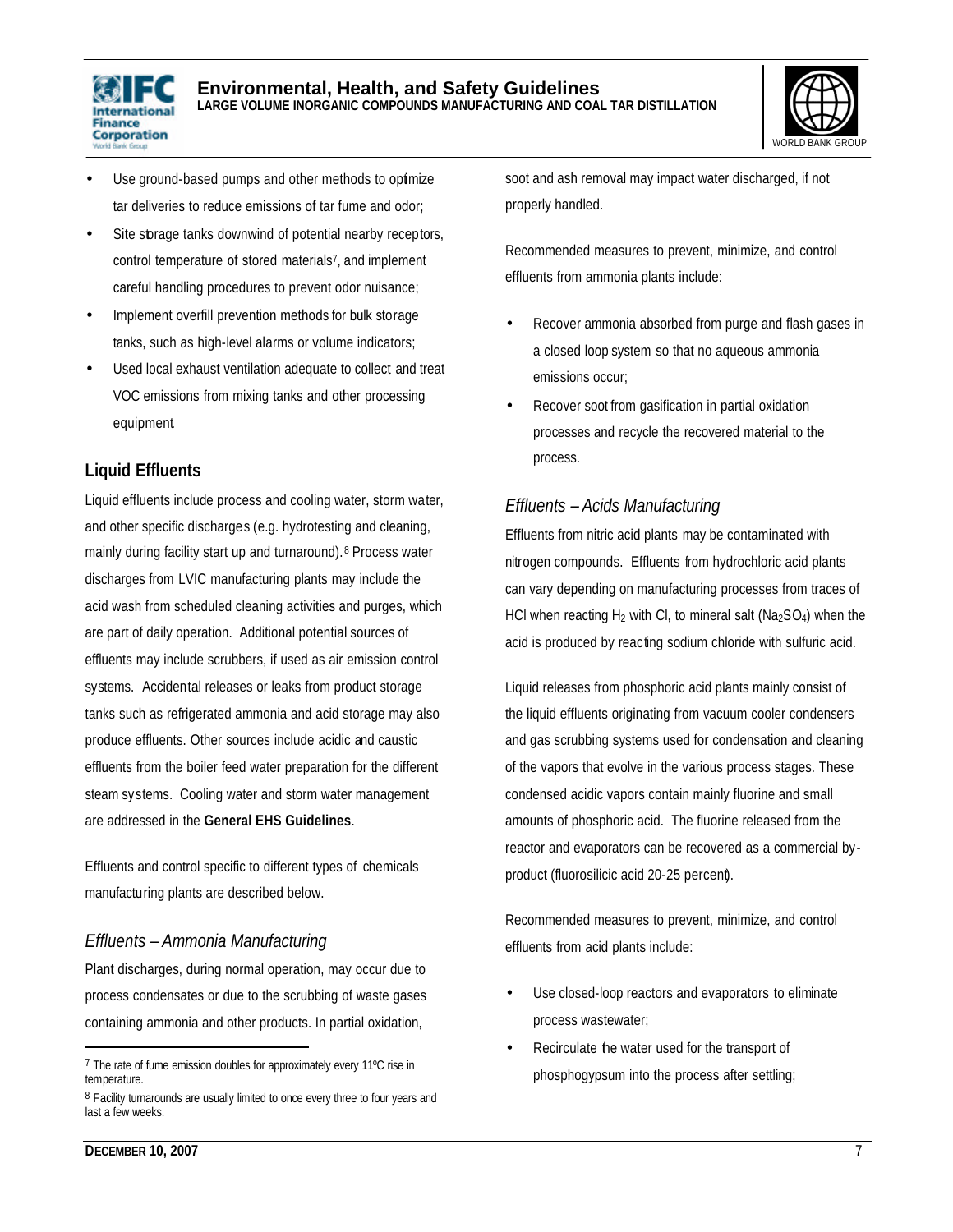



- Treat scrubber effluent with lime or limestone or use seawater as a scrubbing liquid to precipitate fluorine as calcium fluoride;
- Install a separator to remove phosphoric acid droplets from vacuum flash coolers and vacuum evaporators emissions before scrubbing to minimize contamination of the scrubber effluent with phosphorous pentoxide  $(P_2O_5)$ ;
- Recover fluorosilicic acid (H<sub>2</sub>SiF<sub>6</sub>) from treatment of tail gases from hydrofluoric units for use as a feed material or for the manufacture of fluorides or silicofluorides. H<sub>2</sub>SiF<sub>6</sub> can also be chemically combined to produce  $CaF<sub>2</sub>$  and silica.

#### *Effluents – Chlor-Alkali Plants*

Brine is one of key waste streams of the chlor-alkali industry. Membrane cells may use recycled brine requiring dechlorination. Specifically for membrane technology, brine purification is of critical importance to long membrane life and high efficiency. The main components in brine purification wastes are sulfate, chloride, free oxidants, chlorate, bromate, and carbon tetrachloride.

The main sources of liquid effluent from the soda ash process are typically waste water from the distillation and brine purification and cooling waters. The effluents are characterized by high levels of suspended solids<sup>9</sup>. Another significant issue is the potential discharge of heavy metals present in the main raw materials<sup>10</sup>.

Recommended measures to prevent, minimize, and control effluents from chlor-alkali plants include:

- Purify brine by pH adjustment, precipitation, flocculation and filtration to keep impurities at acceptable levels. The consumption of chemicals which are employed to purify the brine varies from plant to plant depending on the impurities of the brine;
- Recycle brine in membrane technology, removing impurities by ion exchange resin units. Regeneration of resins requires caustic soda and acid washing;
- Minimize consumption and discharge of sulfuric acid by means of on-site re-concentration in closed loop evaporators. The spent acid should be used to control pH in process and waste water streams; resold to a user that accepts this quality of acid; or returned to a sulfuric acid manufa cturer for re-concentration;
- Use fixed bed catalytic reduction, chemical reduction, or other equally effective method to minimize discharge of free oxidants <sup>11</sup>;
- Adopt carbon tetrachloride-free chlorine liquefaction and purification processes;
- Use acid conditions in the anolyte (pH 1-2) to minimize the formation of chlorate (ClO<sub>3</sub>) and bromate (BrO<sub>3</sub>), and chlorate destruction in the brine circuit to remove chlorate before purging in membrane plants <sup>12</sup>.

#### *Effluents – Carbon Black / Coal Tar Distillation*

Wastewater effluents are of relatively limited significance for the carbon black industry and in coal tar distillation units.

A zero discharge to water is possible for some types of carbon black plants. However, the production of some rubber black and nearly all specialty black grades require clean quench water. Suspended solids (mainly carbon black) should be filtered

 $\overline{a}$ 

<sup>&</sup>lt;sup>9</sup> Loads of suspended solids discharged with waste waters are generally significant and range from 90 to 700 kg/t soda ash, with an average value estimated at 240 kg/t soda ash.

<sup>10</sup> For a soda ash plant with a capacity of around 600 kt/year, 10 tonnes per year can be reached.

<sup>&</sup>lt;sup>11</sup> The emission level of free oxidants to water associated with implementation of best available technuiques is less than 10 mg/l.

<sup>&</sup>lt;sup>12</sup> The chlorate level associated with best available techniques in the brine circuit is 1-5 g/l and the associated bromate level is 2-10 mg/l, and depends on the bromide level in the salt.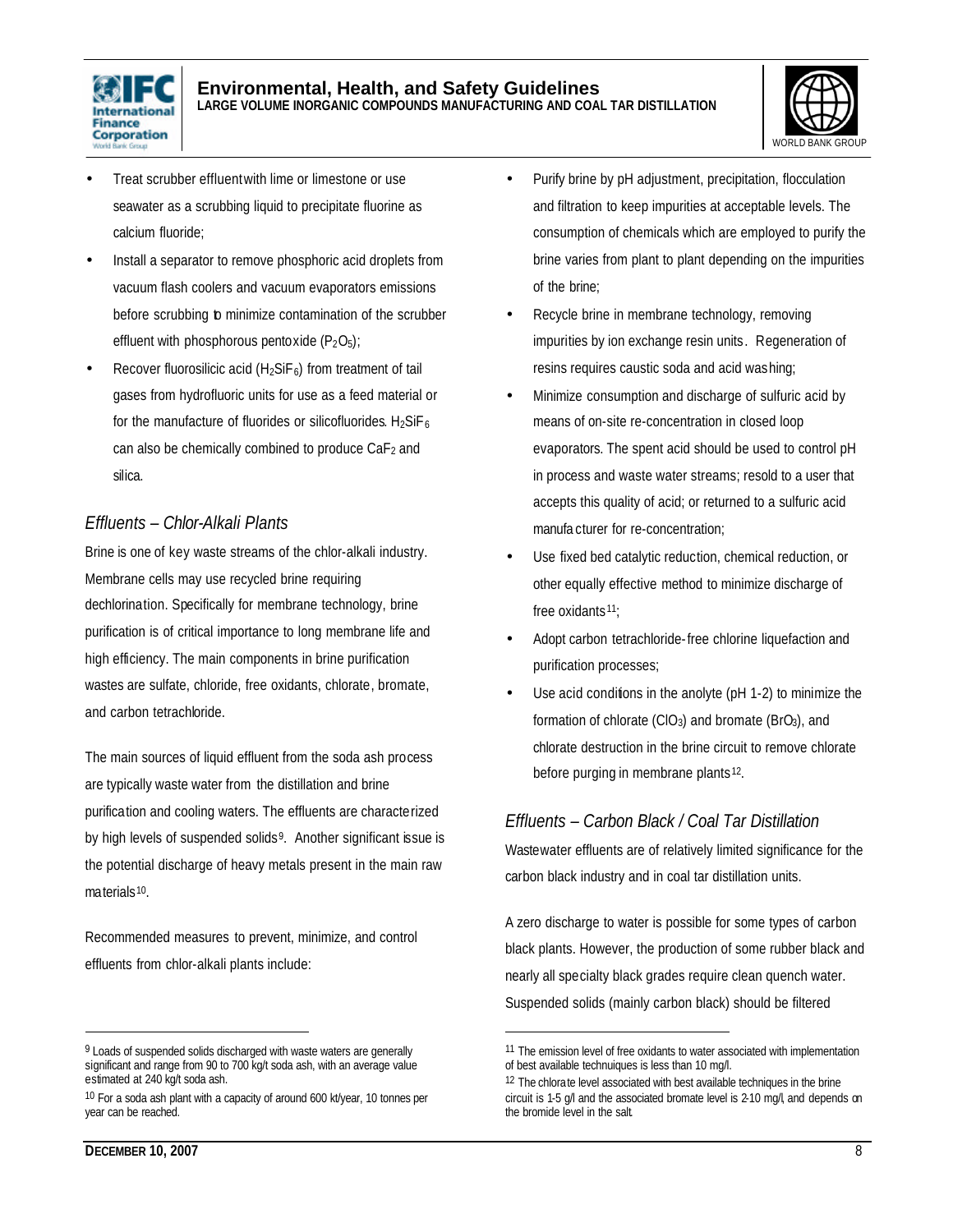



before discharge (or re-use) to levels less than 20 mg/l. After filtration, process streams can be reused.

Suspended solids, BOD and PAH concentrations should be monitored in effluents from coal tar distillation units.

#### *Hydrostatic Testing Water*

Hydrostatic testing of equipment and pipelines usually needs significant amount of water (e.g.,  $NH<sub>3</sub>$  tanks may have capacities of more than 20-30,000 m3). Chemical additives (typically a corrosion inhibitor, an oxygen scavenger, and a dye) are often added to the water to prevent internal corrosion.

In managing hydrotest waters, pollution prevention and control measures should be considered including: optimizing water consumption and optimum dosage and careful selection of needed chemicals.

If discharge of hydrotest waters to the sea or to surface water is the only feasible alternative, a hydrotest water disposal plan should be prepared. The plan should include, at a minimum, characteristics of the discharge point(s) rate of discharge, chemical use and dispersion, environmental risk, and required monitoring.

Hydrotest water disposal into shallow coastal waters should be avoided.

#### **Wastes**

Well-managed chemicals manufacturing plants should not generate significant quantities of solid wastes during normal operation. Typical wastes generated include waste oils, spent catalysts, sludge from wastewater treatment units, collected dust from bag houses, bottom ashes from boilers, muds and cakes from filtration units, etc.

Recommended management strategies for spent catalysts include the following:

- Proper on-site management, including submerging pyrophoric spent catalysts in water during temporary storage and transport until they reach the final point of treatment to avoid uncontrolled exothermic reactions;
- Off-site management by specialized companies that can recover and reclycle heavy metals (or precious metals from nitric acid plant catalysts) whenever possible.

Storage and handling of hazardous and non-hazardous wastes should be conducted in a way consistent with good EHS practice for waste management, as described in the **EHS General Guidelines**.

#### *Waste – Ammonia Manufacturing*

Ammonia manufacturing processes should not produce significant solid wastes <sup>13</sup>. Spent catalysts and molecular sieves management should be conducted as specified above.

#### *Waste – Acids Manufacturing*

 $\overline{a}$ 

Phosphogypsum is the most significant by-product in wet phosphoric acid production<sup>14</sup>. Phosphogypsum contains a wide range of impurities, some of which are considered a potential hazard to the environment and public health.<sup>15,16</sup>

<sup>13</sup> Spent catalysts and other solid waste should be less than 0.2kg per ton of product.

<sup>14</sup> Around 4 - 5 tons of phosphogypsum (princ ipally calcium sulfate, CaSO4) are produced for every ton of phosphoric acid produced

<sup>&</sup>lt;sup>15</sup> The impurities contained in the phosphate rock are distributed between the phosphoric acid produced and the calcium sulfate (gypsum); mercury, lead and radioactive components, where present, end up mainly in the gy psum, while arsenic and the other heavy metals such as cadmium end up mainly in the acid. The radioactivity of phosphate rock is mainly from radionuclides from the radioactive decay series of uranium-238.

<sup>16</sup> Phosphate rock, phosphogypsum, and the effluents produced from a phosphoric acid plant have generally a lower radioactivity than the exemption values given in the relevant international regulations and guidelines (for example, EU Directive 96/26/EURATOM)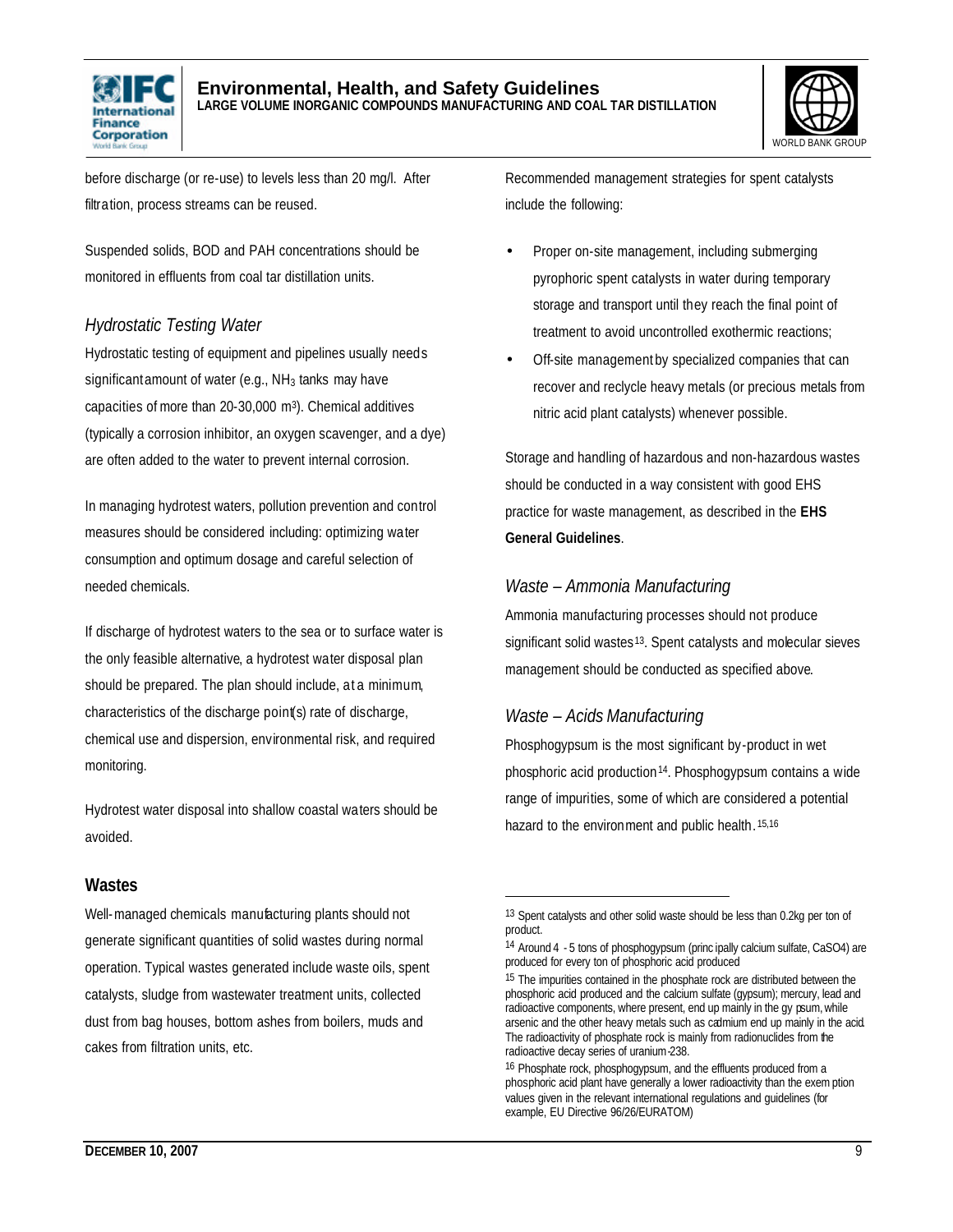



Calcium sulfate (anhydrite) is produced as a by-product of hydrofluoric acid (HF) manufacturing, containing between 0.2 to 2.0 % of unreacted  $CaF<sub>2</sub>$  and less than 1.0 %  $H<sub>2</sub>SO<sub>4</sub>$ . It also contains the majority of the trace impurities contained in the fluorspar<sup>17</sup>.

Recommended measures to prevent or minimize solid waste generation and to manage solid waste from acid plants include:

- Disposal of phosphogypsum in land facilities designed to prevent leaching to groundwater or surface water. Any effort should be made in order to reduce the impact of phosphogypsum disposal and possibly improve the quality of the gypsum, for its reuse. Disposal to sea is considered non acceptable;
- Refinement and sale of calcium sulfate anhydrite from HF production for use in other products (e.g. cement), if possible.

#### *Waste – Chlor-Alkali Plants*

Brine sludges are one of the largest waste streams of the chloralkali industry. The quantity of brine filtration sludges mainly depends on the incoming salt characteristics, used for the purification of the brine. The precipitated salts are removed from the brine through decantation/clarification and filtration. The sludge may be removed discontinuously by flushing with a weak hydrochloric acid solution. The acid causes the precipitate to dissolve and the relatively harmless solution can be discharged with liquid effluent. Wastes are generated during the secondary brine purification and consist of used materials such as precoat and body feed material made of cellulose. The precoat filter sludge from the brine softener consists mainly of alphacellulose, contaminated with iron hydroxide and silica<sup>18</sup>. Ion

exchange resins for secondary brine purification are rarely changed19. Spent membranes <sup>20</sup> and gaskets from membrane cells are other waste streams.

The main solid wastes from soda ash unit are fines of limestone (30 – 300 kg/t soda ash) and non recycled grits at slaker (10 – 120 kg/t soda ash).

Recommended measures to prevent, minimize solid waste generation and to manage solid waste from chlor-alkali plants include:

- Attempt to find reuse options for waste solids from the purification of salt brine; if the waste must be disposed of, consider the use of natural repositories, such brine cavities;
- Select limestone with high  $CaCO<sub>3</sub>$  content, appropriate physical characteristics, and limited content of heavy metals and other impurities.

#### *Waste – Carbon Black / Coal Tar Distillation*

Carbon black processes generate very limited amount of hazardous waste (oil residues). Coal-tar pitch is a black solid residue from the distillation of coal tar. The recovery of tar chemicals leaves residual oils, including heavy naphtha, dephenolated carbolic oil, naphthalene drained oil, wash oil, strained anthracene oil, and heavy oil.

Recommended measures to prevent, minimize solid waste generation and to manage solid waste include:

- Reuse spent oil, oil sludge, and coal tar distillation residues as feedstock or fuel, if possible;
- Recycle off-specification carbon black back into the process.

 $\overline{a}$ 

<sup>17</sup> About 3.7 tonnes of anhydrite per tonne of HF are produced as by -product. 18 Membrane cell plants report a figure of 600 g/t for sludge from brine softening.

<sup>&</sup>lt;sup>19</sup> Resins are regenerated about 30 times per year.

<sup>20</sup> The membranes have a lifetime of between 2 and 4 years.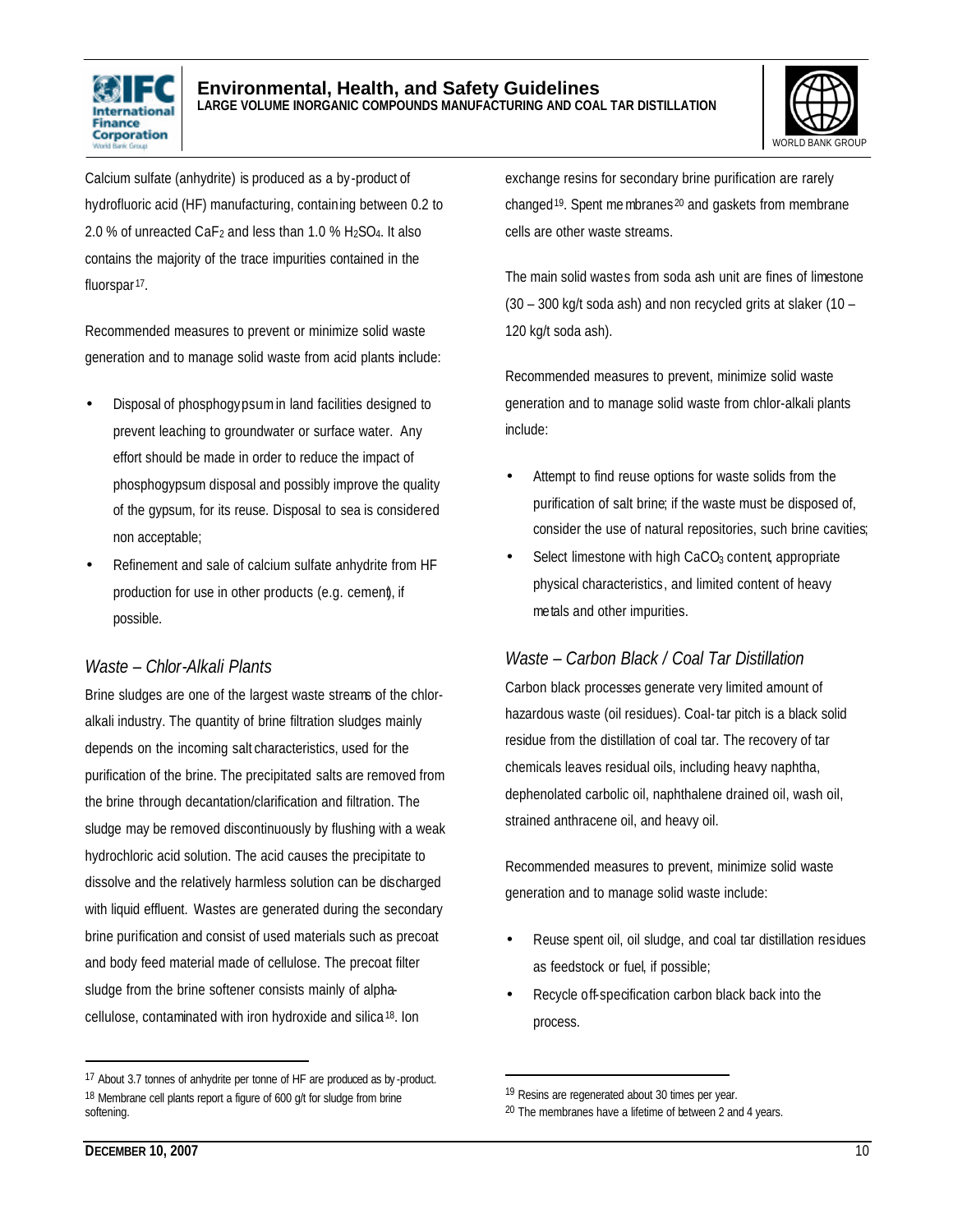



#### **Hazardous Materials Management**

Chemical manufacturing plants are required to assess the risks associated with the use and handling of hazardous materials and implement practices to prevent and minimized such risks. As indicated in the **General EHS Guidelines**, the application of these management practices should be documented in a written Hazardous Materials Management Plan21. The purpose of this plan is to establish and implement a systema tic set of preventive actions against accidental releases of substances that can cause serious harm to the public and the environment from short-term exposures and to mitigate the severity of releases that do occur.

Industry-specific pollution prevention and control practices include the following:

- Accidental releases of fluids through should be prevented trough inspections and maintenance of storage and conveyance systems, including stuffing boxes on pumps and valves and other potential leakage points. Spillages of dangerous intermediates and product should be contained and recovered or neutralized as quick as possible;
- Secondary containment for the storage tanks storing liquids (i.e, ammonia, acids, etc.) and spare capacity for dangerous products like chlorine should be installed as discussed in the **General EHS Guidelines**;
- Maintain good housekeeping practices, including conducting product transfer activities over paved areas and prompt collection of small spills.

#### **Noise**

 $\overline{a}$ 

In chemical manufacturing facilities, significant noise sources include large size rotating machines, such as compressors and turbines, pumps, electic motors, air coolers, and fired heaters.

During emergency depressurization, high noise levels can be generated due to high pressure gases to flare and/or steam release into the atmosphere.

Noise prevention and abatement strategies include:

- Optimization of plant layouts in order to use the larger buildings as noise barriers and locating noise sources as far as possible from existing receptors;
- Use of low noise generation equipment;
- Installation of acoustic insulating barriers and silencers.

Noise abatement and control measures are similar to other large industries and are addressed in the **General EHS Guidelines.**

#### **Odors**

Odors from fugitive vapor releases or from wastewater treatment plants may be generated in the LVIC manufacturing processes. Adequate controls to eliminate leaks should be implemented to minimize fugitive releases and prevent odor nuisances.

#### **Decommissioning**

Chemical manufacturing facilities may have important quantities of solid and liquid hazardous materials such as  $CO<sub>2</sub>$  removal solutions, liquid ammonia, chlorine, soda, acids and products in process and storage systems, off spec products, spent catalysts, and mercury from mercury cell chlor-alkali plants.

Recommended management practices of decommissioning activities include the following:

• In the case of mercury cell chlor-alkali plants, carefully plan all decommissioning steps to minimize releases of mercury and other hazardous substances (including dioxins and furans if graphite anodes were used) and to protect worker

<sup>21</sup> See IFC Hazardous Waste Management Manual.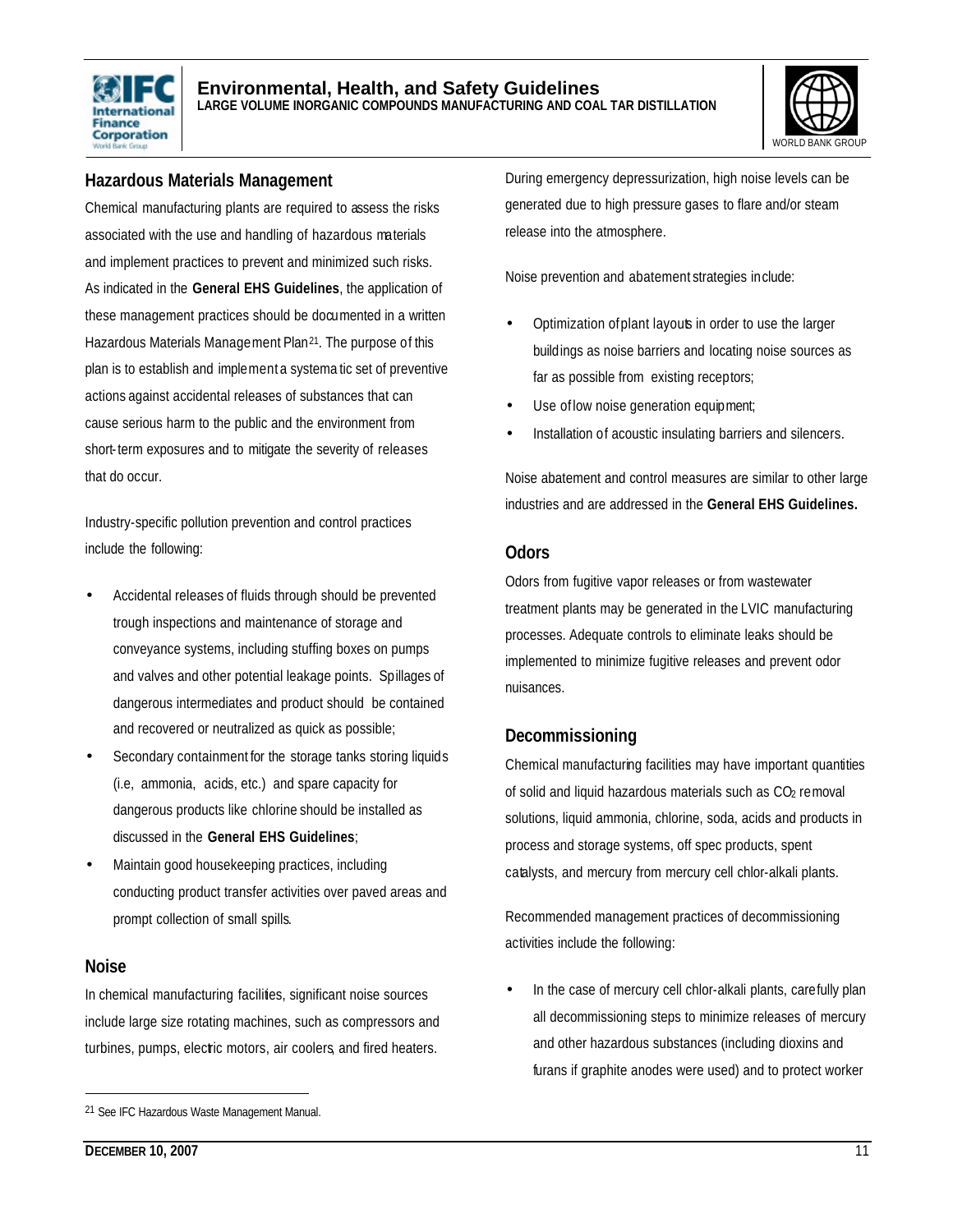



health and safety, and plan for disposition of the remaining mercury;

- Collect CO<sub>2</sub> removal solutions in the ammonia plants and all dangerous products for further handling and disposal as a hazardous waste material;
- Remove spent catalysts from NH<sub>3</sub> and HNO<sub>3</sub> plants for further management as described in the solid waste section above;
- Recover and further manage NH<sub>3</sub>, Cl<sub>2</sub>, acids, and all other products from the synthesis section and storage tanks as well as all products and intermediates from the storage tanks according to hazardous materials management guidance from the **General EHS Guidelines.**

General guidance on decommissioning and contaminated land remediation is provided in the **General EHS Guidelines**.

### **1.2 Occupational Health and Safety**

The occupational health and safety issues that may occur during the construction and decommissioning of LVIC facilities are similar to those of other industrial facilities, and their management is discussed in the **General EHS Guidelines**. Facility -specific occupational health and safety issues should be identified based on job safety analysis or comprehensive hazard or risk assessment, using established methodologies such as a hazard identification study [HAZID], hazard and operability study [HAZOP], or a quantitative risk assessment [QRA]. As a general approach, health and safety management planning should include the adoption of a systematic and structured approach for prevention and control of physical, chemical, biological, and radiological health and safety hazards described in the **General EHS Guidelines**.

In addition, occupational health and safety issues for specific consideration in chemical operations include:

- Chemical hazards due to acute and chronic exposure to toxic gases and other hazardous compounds;
- Major hazards, including fires and explosions.

Major hazards should be managed according to international regulations and best practices (e.g., OECD Recommendations <sup>22</sup>, EU Seveso II Directive<sup>23</sup> and USA EPA Risk Management Program Rule24).

#### **Chemical Hazards**

The industry is characterized by the presence of toxic compounds, including chlorine gas, ammonia, acids, caustic soda, amines, components of coal tar (e.g. mononuclear and polycyclic aromatic hydrocarbons, phenols, and pyridine bases), which can be toxic when ingested, inhaled, or absorbed through the skin. The main health hazard usually associated with coal tar and its products is carcinogenicity due to long-term, continued exposure of the skin to finely divided solid pitch (dust).

Recommendations to prevent, minimize, or control occupational health impacts from exposure to toxic substances at these facilities include:

Assess and minimize the concentrations of toxic substances in working areas in both normal and emergency conditions. Rigorous workplace monitoring protocols ought to be in place as part of the overall occupational and health and safety management system. Protective clothing, including eye protection and PVC gloves, should be worn, suitable respirators be available, and regular medical checkups be carried out on all personnel, as needed;

 $\overline{a}$ <sup>22</sup> OECD, Guiding Principles for Chemical Accident Prevention, Preparedness and Response, Second Edition (2003).

<sup>23</sup> EU Council Directive 96/82/EC*,* so-called Seveso II Directive, extended by the Directive 2003/105/EC.

<sup>24</sup> EPA, 40 CFR Part 68, 1996 - Chemical accident prevention provisions .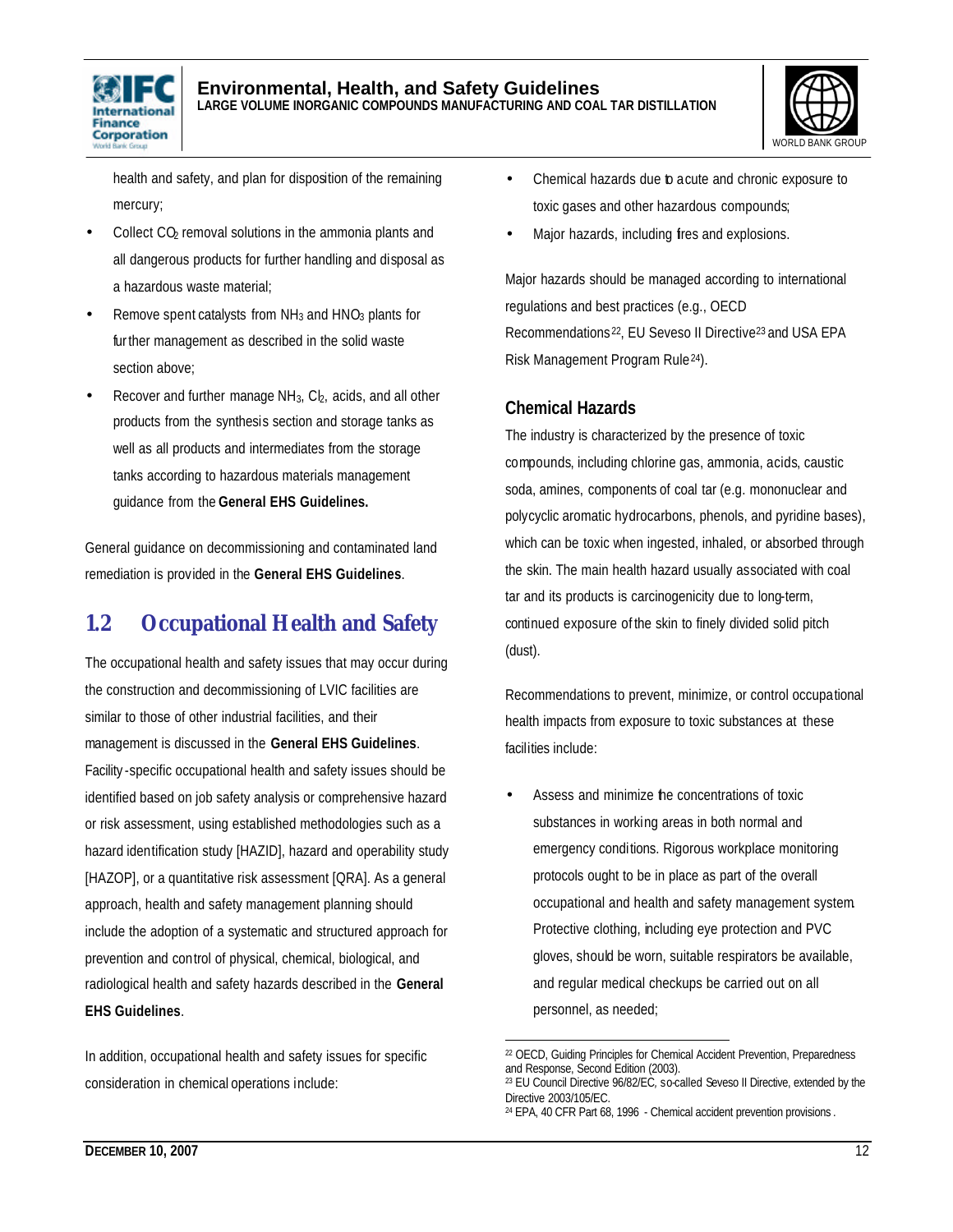



- Install gas detectors in hazard areas, wherever possible. For example, chlorine detectors should be placed in areas of potential risk of chlorine leaks, giving immediate indication of the presence and location of any leakage;
- Ensure effective ventilation, where the lower boiling products are handled;
- Provide and use barrier creams formulated against aromatic hydrocarbons.

#### **Major Hazards**

The most significant safety impacts are related to the handling and storage of NH3 (volatile and poisonous in high concentrations), chlorine (highly poisonous), caustic soda, nitric, hydrochloric, sulfuric, hydrofluoric, phosphoric acids and organic compounds and combustible gases such as natural gas, CO, and  $H_2$  and other process chemicals. These impacts may include significant acute exposures to workers and, potentially, to surrounding communities, depending on the quantities and types of accidentally released chemicals and the conditions for reactive or catastrophic events, such as fire and explosion.

LVIC manufacturing facilities may generate or process large quantities of combustible gases, such as natural gas, H<sub>2</sub>, CO, and other process chemicals. Synthetic Gas (SynGas; containing  $H_2$  and CO<sup>25</sup>) generated at ammonia plants may cause "Jet Fires" if ignited in the release section, or give rise to Vapor Cloud Explosion, "Fireballs," or "Flash Fires," depending on the quantity of flammable material involved, the degree of confinement of the cloud, and the congestion of the area interested by the flammable cloud.

The risk of fire, explosion and other major hazards should be minimized through the following measures:

- Establishing a plant layout to reduce the frequency of product transfers and the likelihood of accidental releases, as well as to facilitate the collection of accidental releases;
- Early detection of the release;
- Limiting the inventory which may be released by isolation of the installation from large inventories and isolation and blow-down of pressurized flammable gases inventories. Process areas, storage areas, utility areas, and safe areas should be segregated, preferably by adoption of safety distances. These distances can be derived from safety analyses specific for the facility, considering the occurrence of the hazards or from applicable standards or guidelines (e.g., API, NFPA);
- Removing potential ignition sources;
- Removing or diluting the release and limiting the area affected by the loss of containment.

Recommended industry specific measures to minimize the above mentioned risks include:

- Minimize the liquid chlorine inventory and the length of pipeline containing liquid chlorine;
- Design atmospheric ammonia storage tanks (- 33°C) with dual walls and an external concrete wall with the roof resting on the outer wall, and using an adequate margin between operating and relief pressure. Refrigerated storage should be preferred for storage of large quantities of liquid ammonia, since the initial release of ammonia in the case of a line or tank failure is slower than with pressurized ammonia storage systems;
- Design chlorine storage tanks based on a specific analysis of major failure or accident risks and consequences, and accounting on the possibility to safely recover and handle any product spills—consider low-temperature storage (- 34°C) for large storage capacities, and provision of at least

<sup>25</sup> Hydrogen and carbon monoxide have autoignition temperatures of 500°C and 609°C, respectively; therefore in some points of the SynGas generation unit, where gas temperature is higher, potential gas releases may self ignite without the need of ignition sources.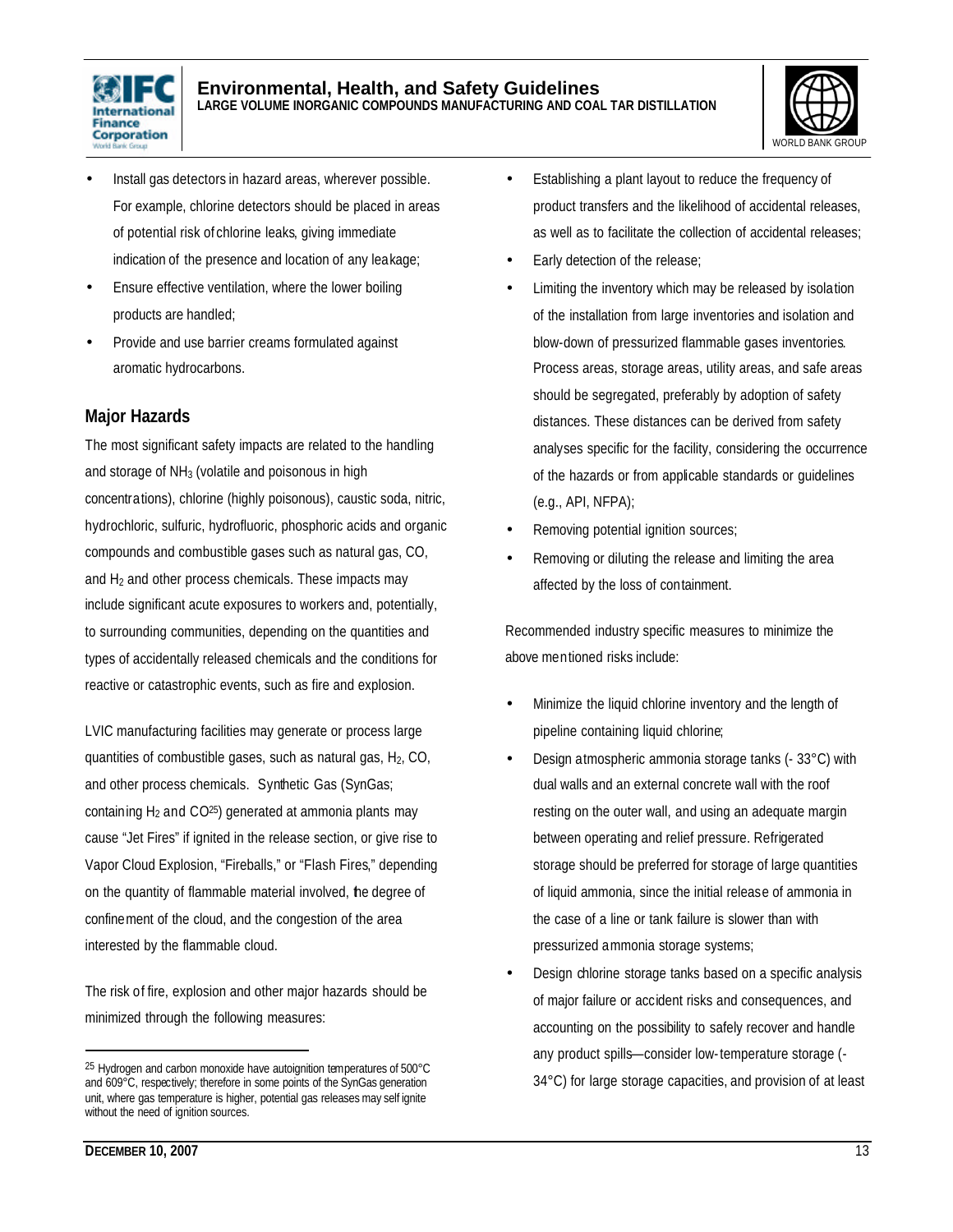



one empty tank equal in capacity to the largest chlorine storage tank as an emergency spare;

- Given their highly corrosive and toxic nature, special attention should be given to the handling and storage of acids including prevention of leaks or spills to effluent waters by provision of secondary containment; separation from critical drainage channels; and continuous monitoring and alarm detection systems (such as automatic pH monitoring) of at-risk containment and drainage networks;
- Avoid pressurizing for unloading large quantities of nitric acid. The recommended material for tanks, vessels and accessories is low carbon austenitic stainless steel;
- Only use specially trained and certified staff or contractors for deliveries and transfer of all process chemicals, including chemicals used in the  $CO<sub>2</sub>$  removal unit of the ammonia plant.

### **1.3 Community Health and Safety**

Community health and safety impacts during the construction are common to those of most industrial facilities, and are discussed in the **General EHS Guideline**. These impacts include, among other things, dust, noise, and vibration from construction vehicle transit, and communicable disease associated with the influx of temporary construction labor.

The most significant community health and safety hazards during the operation of chemical facilities are related to:

- Handling and storage of hazardous materials including raw materials, intermediaries, products and wastes near populated areas;
- Shipping of hazardous products (ammonia, chlorine, acids, carbon black), with possibility of accidental leak of toxic and flammable gases;
- Disposal of solid waste (phosphogypsum, sludge).

The design should include safeguards to minimize and control hazards to the community, through the following:

- Identifying reasonable design leak cases;
- Assessing the effects of the potential leaks on the surrounding areas, including groundwater and soil pollution;
- Properly selecting the plant location in respect to the inhabited areas, meteorological conditions (e.g. prevailing wind directions), and water resources (e.g., groundwater vulnerability) and identifying safe distances between the plant area and the community areas; and
- Identifying the prevention and mitigation measures required to avoid or minimize the hazards.

If the facilities are located on the shore, the ship traffic associated with the facilities should be considered in the assessment, analyzing the potential impact of the traffic on the local marine traffic and activities and the potential impacts of liquids leaks from the unloading or offloading operations. Measures to avoid accidental impacts and minimize disturbance to other marine activities in the area should be assessed. Risk analysis and emergency planning should include, at a minimum, the preparation of an Emergency Management Plan, prepared with the participation of local authorities and potentially affected communities. Other community health and safety hazards are common to those of most large industrial facilities, and are discussed in the **General EHS Guideline**.

Community health and safety impacts during the decommissioning are common to those of most large industrial facilities, and are discussed in the **General EHS Guideline**. These impacts include, among other things, transport safety, disposal of demolition waste that may include hazardous materials, and other impacts related to physical conditions and the presence of hazardous materials after site abandonment.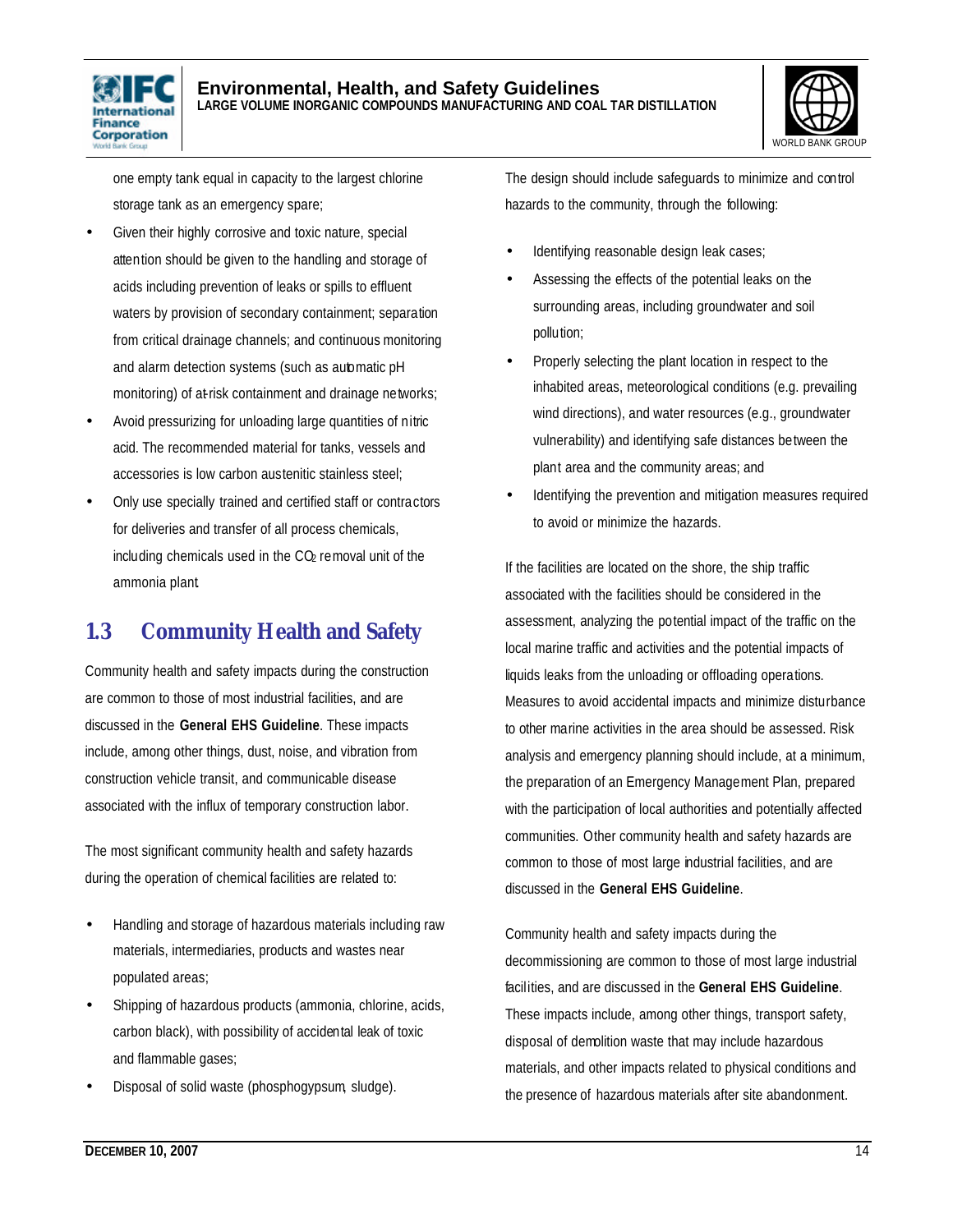



Guidance for the management of these issues at chemical plants is presented under Section 1.2 and in relevant sections of the **General EHS Guidelines** including "Planning, Siting, and Design", and "Emergency Preparedness and Response".

### **2.0 Performance Indicators and Monitoring**

### **2.1 Environment**

#### **Emissions and Effluent Guidelines**

Tables 1 and 2 present emission and effluent guidelines for this sector. Guideline values for process emissions and effluents in this sector are indicative of good international industry practice as reflected in relevant standards of countries with recognized regulatory frameworks. These levels should be achieved, without dilution, at least 95 percent of the time that the plant or unit is operating, to be calculated as a proportion of annual operating hours. Deviation from these levels in consideration of specific, local project conditions should be justified in the environmental assessment.

Effluent guidelines are applicable for direct discharges of treated effluents to surface waters for general use. Site-specific discharge levels may be established based on the availability and conditions in the use of publicly operated sewage collection and treatment systems or, if discharged directly to surface waters, on the receiving water use classification as described in the **General EHS Guideline**.

Emissions guidelines are applicable to process emissions. Combustion source emissions guidelines associated with steam and power generation activities from sources with a capacity equal to or lower than 50 thermal megawatts are addressed in the **General EHS Guideline** with larger power source emissions addressed in the **EHS Guidelines for Thermal Power**.

Guidance on ambient considerations based on the total load of emissions is provided in the **General EHS Guideline**.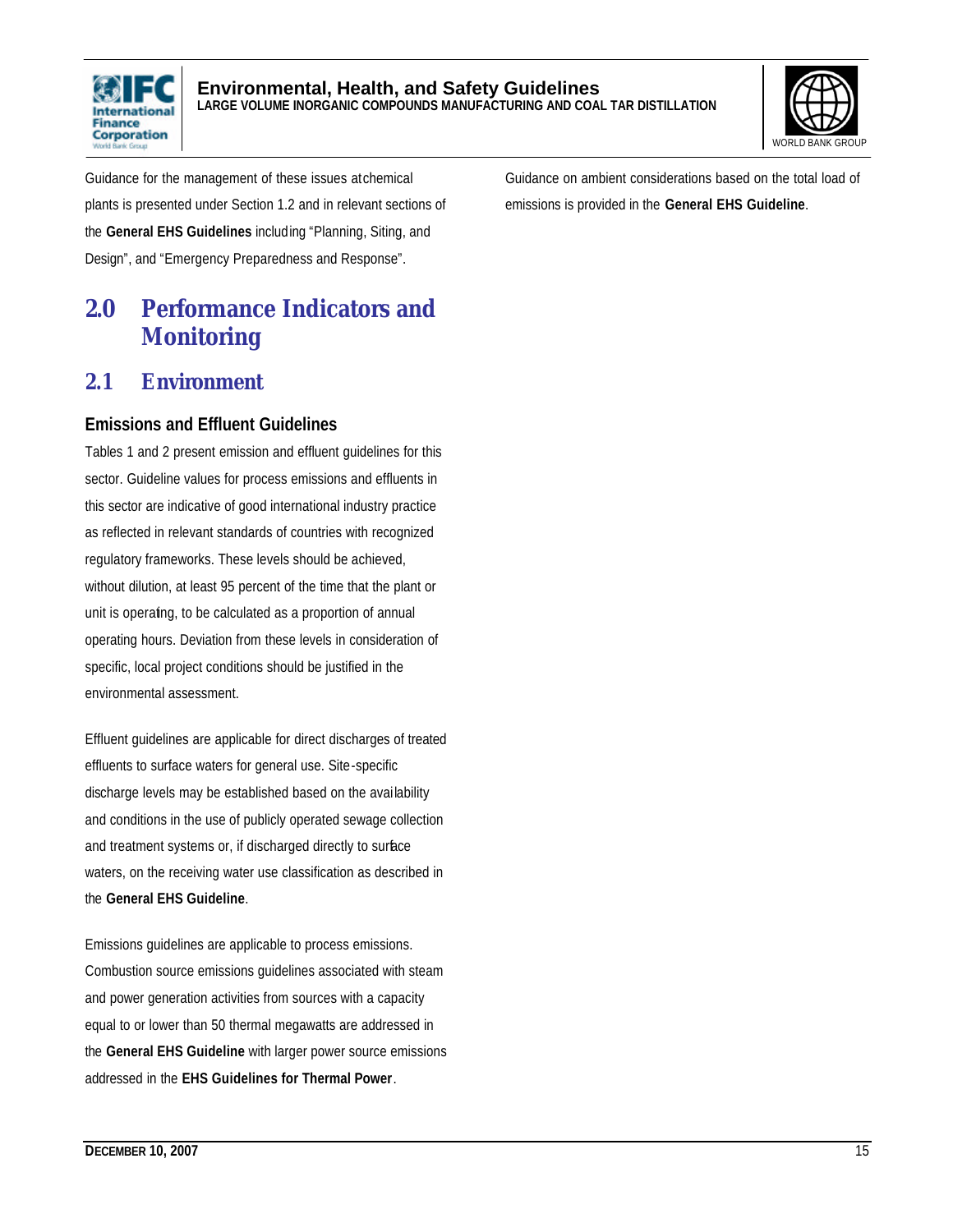



| <b>Table 1. Air Emissions Levels</b>    |                    |                                                          |  |  |  |
|-----------------------------------------|--------------------|----------------------------------------------------------|--|--|--|
| <b>Pollutant</b>                        | <b>Units</b>       | <b>Guideline Value</b>                                   |  |  |  |
| <b>Ammonia Plants</b>                   |                    |                                                          |  |  |  |
| NH <sub>3</sub>                         | mg/Nm <sup>3</sup> | 50                                                       |  |  |  |
| NO <sub>x</sub>                         | mg/Nm <sup>3</sup> | 300                                                      |  |  |  |
| Particulate Matter                      | mg/Nm <sup>3</sup> | 50                                                       |  |  |  |
| <b>Nitric Acid Plants</b>               |                    |                                                          |  |  |  |
| NO <sub>X</sub>                         | mg/Nm <sup>3</sup> | 300                                                      |  |  |  |
| N <sub>2</sub> O                        | mg/Nm <sup>3</sup> | 800                                                      |  |  |  |
| NH <sub>3</sub>                         | mg/Mm <sup>3</sup> | 10                                                       |  |  |  |
| <b>Sulfuric Acid Plants</b>             |                    |                                                          |  |  |  |
| SO <sub>2</sub>                         | mg/Nm <sup>3</sup> | 450<br>(2 kg/t acid)                                     |  |  |  |
| SO <sub>3</sub>                         | mg/Nm <sup>3</sup> | 60<br>(0.075 kg/t acid)                                  |  |  |  |
| $H_2S$                                  | mg/Nm <sup>3</sup> | 5                                                        |  |  |  |
| NO <sub>X</sub>                         | mg/Nm <sup>3</sup> | 200                                                      |  |  |  |
| Phosphoric / Hydrofluoric Acids Plants  |                    |                                                          |  |  |  |
| Fluorides (gas eous) as HF              | mg/Nm <sup>3</sup> | 5                                                        |  |  |  |
| Particulate Matter/CaF <sub>2</sub>     | mg/Nm <sup>3</sup> | 50<br>(0.10 kg/t phosphate<br>rock)                      |  |  |  |
| Chlor-alkali / Hydrochloric Acid Plants |                    |                                                          |  |  |  |
| Cl <sub>2</sub>                         | mg/Nm <sup>3</sup> | 1 (partial liquefaction)<br>3 (complete liquefaction     |  |  |  |
| <b>HCI</b>                              | ppmv               | 20                                                       |  |  |  |
| Hg                                      | mg/Nm <sup>3</sup> | 0.2<br>(annual average<br>emission of 1 g/t<br>chlorine) |  |  |  |
| Soda Ash Plants                         |                    |                                                          |  |  |  |
| NH <sub>3</sub>                         | mg/Nm <sup>3</sup> | 50                                                       |  |  |  |
| $H_2S$                                  | mg/Nm <sup>3</sup> | 5                                                        |  |  |  |
| NO <sub>x</sub>                         | mg/Nm <sup>3</sup> | $\overline{200}$                                         |  |  |  |
| Particulate Matter                      | mg/Nm <sup>3</sup> | 50                                                       |  |  |  |
| <b>Carbon Black</b>                     |                    |                                                          |  |  |  |
| SO <sub>2</sub>                         | mg/Nm <sup>3</sup> | 850                                                      |  |  |  |
| NO <sub>X</sub>                         | mg/Nm <sup>3</sup> | 600                                                      |  |  |  |
| CO                                      | mg/Nm <sup>3</sup> | 500                                                      |  |  |  |
| Particulate Matter                      | mg/Nm <sup>3</sup> | 30                                                       |  |  |  |
| <b>VOC</b>                              | mq/Nm <sup>3</sup> | 50                                                       |  |  |  |
| <b>Coal Tar Distillation</b>            |                    |                                                          |  |  |  |
| Tar fume                                | mg/Nm <sup>3</sup> | 10                                                       |  |  |  |
| <b>VOC</b>                              | mq/Nm <sup>3</sup> | 50                                                       |  |  |  |
| Particulate Matter                      | mq/Nm <sup>3</sup> | 50                                                       |  |  |  |

| Table 2. Effluent Levels                                                                        |                |                                              |  |  |
|-------------------------------------------------------------------------------------------------|----------------|----------------------------------------------|--|--|
| <b>Pollutant</b>                                                                                | <b>Units</b>   | <b>Guideline Value</b>                       |  |  |
| рH                                                                                              | S.U.           | 6-9                                          |  |  |
| Temperature Increase                                                                            | $\sqrt{\cdot}$ | <3                                           |  |  |
| <b>Ammonia Plants</b>                                                                           |                |                                              |  |  |
| NH <sub>3</sub>                                                                                 | mg/l           | 10<br>$(0.1 \text{ kg/t})$ <sup>1</sup>      |  |  |
| <b>TSS</b>                                                                                      | mg/l           | 30                                           |  |  |
| <b>Nitric Acid Plants</b>                                                                       |                |                                              |  |  |
| NH <sub>3</sub>                                                                                 | mq/l           | 10                                           |  |  |
| <b>Nitrates</b>                                                                                 | g/t            | 25                                           |  |  |
| <b>TSS</b>                                                                                      | mq/1           | 30                                           |  |  |
| <b>Sulfuric Acid Plants</b>                                                                     |                |                                              |  |  |
| Phosphorus                                                                                      | mq/l           | 5                                            |  |  |
| Fluoride                                                                                        | mq/l           | 20                                           |  |  |
| <b>TSS</b>                                                                                      | mg/l           | 30                                           |  |  |
| <b>Phosphoric Acid Plants</b>                                                                   |                |                                              |  |  |
| Phosphorus                                                                                      | mg/l           | 5                                            |  |  |
| Fluoride                                                                                        | mg/l           | 20                                           |  |  |
| <b>TSS</b>                                                                                      | mq/l           | 30                                           |  |  |
| <b>Hydrofluoric Acid Plants</b>                                                                 |                |                                              |  |  |
| <b>Fluorides</b>                                                                                | kg/tonne<br>HF | 1                                            |  |  |
| <b>Suspended Solids</b>                                                                         | kg/tonne<br>HF | 1<br>30                                      |  |  |
|                                                                                                 | mq/1           |                                              |  |  |
| Chlor-alkali /Hydrochloric Acid Plant<br><b>TSS</b>                                             |                | 20 <sup>2</sup>                              |  |  |
| <b>COD</b>                                                                                      | mg/l           | 1502                                         |  |  |
| <b>AOX</b>                                                                                      | mg/l           | 0.5 <sup>2</sup>                             |  |  |
| Sulfides                                                                                        | mg/l           | 1                                            |  |  |
| Chlorine                                                                                        | mq/l<br>mg/l   | 0.2 <sup>2</sup>                             |  |  |
|                                                                                                 |                | $0.05$ mg/l                                  |  |  |
| Mercury                                                                                         | Ξ.             | 0.1 g/t chlorine                             |  |  |
| <b>Toxicity to Fish Eggs</b>                                                                    | ТF             | 2                                            |  |  |
| Soda Ash Plants                                                                                 |                |                                              |  |  |
| Suspended solids                                                                                | kg/t           | 270                                          |  |  |
| Phosphorus                                                                                      | kg/t           | 0.2                                          |  |  |
| <b>TSS</b>                                                                                      | mg/l           | 30                                           |  |  |
| Ammonia (as N)                                                                                  | mg/l           | 10                                           |  |  |
| <b>Carbon Black Plants</b>                                                                      |                |                                              |  |  |
| <b>COD</b>                                                                                      | mg/l           | 100                                          |  |  |
| Suspended Solids                                                                                | mg/l           | $\overline{20}$                              |  |  |
| <b>Coal Tar Distillation Plants</b>                                                             |                |                                              |  |  |
| BOD <sub>5</sub>                                                                                | mg/l           | 35 (monthly average)<br>90 (daily max imum)  |  |  |
| <b>TSS</b>                                                                                      | mq/l           | 50 (monthly average)<br>160 (daily max imum) |  |  |
| Anthracene, Naphthalene and<br>Phenanthrene (each)                                              | µg/l           | 20 (monthly average)<br>60 (daily max imum)  |  |  |
| Notes:<br>Load based guideline: 01 kg/t of product<br>1.<br>2.<br>Non-asbestos diaphragm plants |                |                                              |  |  |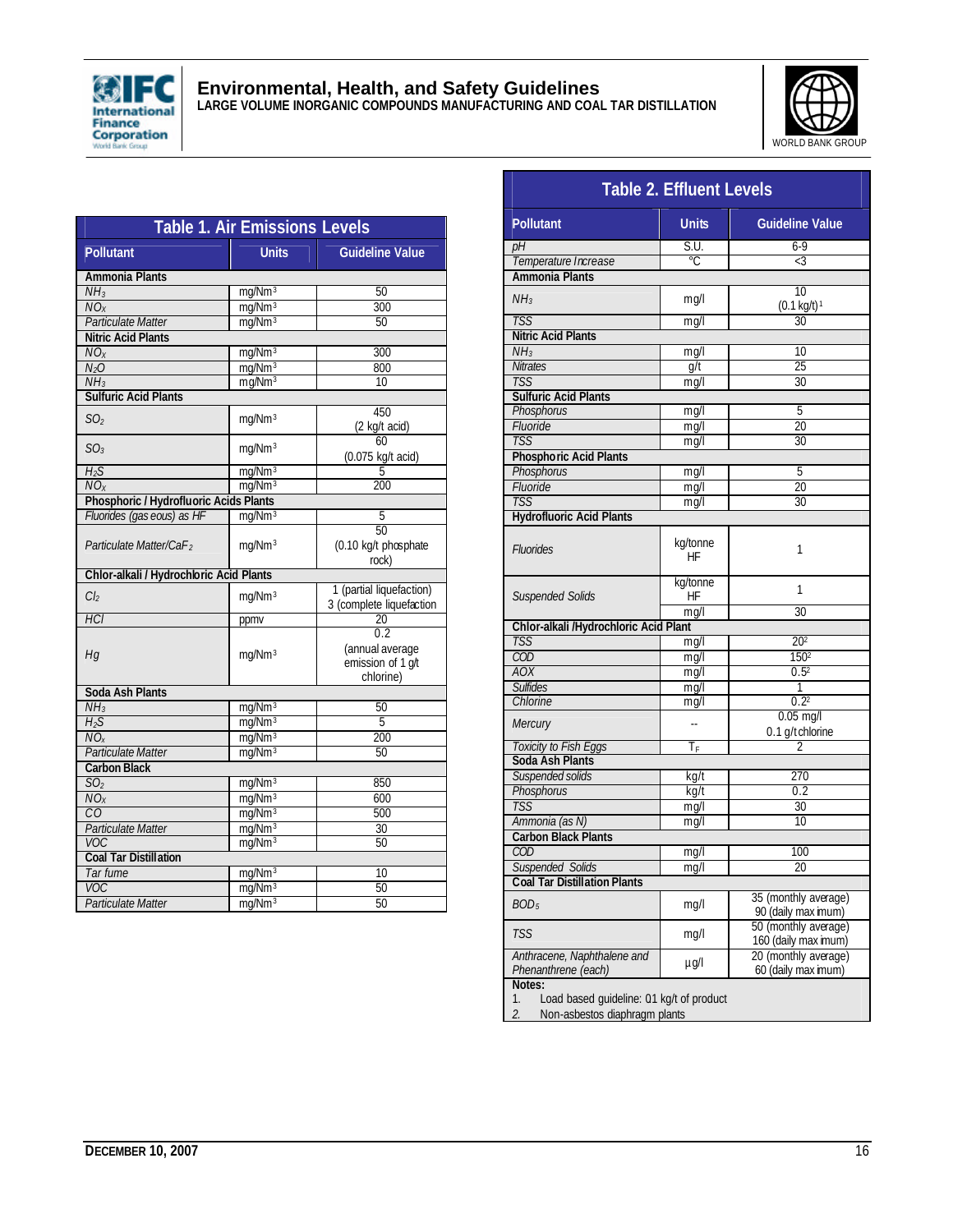



#### **Resource Use, Energy Consumption, Emission and Waste Generation**

Tables 3 and 4 provide examples of resource consumption and waste generation benchmarks in this sector. Industry benchmark values are provided for comparative purposes only and individual projects should target continual improvement in these areas.

| Table 3. Resource and Energy Consumption |                                                                  |                                                                                  |  |  |
|------------------------------------------|------------------------------------------------------------------|----------------------------------------------------------------------------------|--|--|
| <b>Product</b>                           | <b>Unit</b>                                                      | <b>Industry Benchmark</b>                                                        |  |  |
| Ammonia                                  | GJ lower heating value<br>(LHV)/tonne NH <sub>3</sub>            | 28.8 to 31.5 <sup>(1)</sup>                                                      |  |  |
| Phosphoric<br>Acid                       | Tonne phosphate rock/tonne<br>$P_2O_5$                           | $2.6 - 3.5$ <sup>(1)</sup>                                                       |  |  |
|                                          | KWh/tonne $P_2O_5$                                               | $120 - 180(1)$                                                                   |  |  |
|                                          | m <sup>3</sup> cooling water/tonne P <sub>2</sub> O <sub>5</sub> | $100 - 150(1)$                                                                   |  |  |
| Hydrofluoric<br>Acid                     | Tonne CaF √tonne HF                                              | $2.1 - 2.2$ $(4)$                                                                |  |  |
|                                          | Tonne H <sub>&gt;</sub> SO <sub>4</sub> /tonne HF                | $2.6 - 2.7$ (4)                                                                  |  |  |
|                                          | KWh/tonne HF                                                     | 150-300 (4)                                                                      |  |  |
| Chlor-Alkali                             | KWh/tonne Cl <sub>2</sub>                                        | 3000 without CI<br>liquefaction<br>3200 with CI liquefaction<br>/ evaporation(3) |  |  |
|                                          | Tonne NaCl/tonne Cl <sub>2</sub>                                 | 1.750(3)                                                                         |  |  |
|                                          | g Hg/tonne of chlorine capacity<br>(mercury cell plants)         | $0.2 - 0.5$ <sup>(3)</sup>                                                       |  |  |
| Soda Ash                                 | G.J/tonne soda ash                                               | $9.7 - 13.6^{(2)}$                                                               |  |  |
|                                          | Tonne limestone/tonne soda<br>ash                                | $1.09 - 1.82$ <sup>(2)</sup>                                                     |  |  |
|                                          | Tonne NaCl/tonne soda ash                                        | $1.53 - 1.80(2)$                                                                 |  |  |
|                                          | $m3$ cooling water/tonne soda<br>ash                             | 50-100 $\%$                                                                      |  |  |
| <b>Carbon Black</b>                      | KWh/tonne carbon black                                           | 430-550(2)                                                                       |  |  |
|                                          | GJ/tonne carbon black                                            | $1.55 - 2^{(2)}$                                                                 |  |  |

#### **Notes:**

October 2006.

- 1. European Fertilizer Manufacturers Association (EFMA). 2000.
- 2. EU IPPC Reference Document on Best Available Techniques in Large
- Volume Inorganic Chemicals Solid and Others industry. December 2006. 3. EU IPPC - Reference Document on Best Available Techniques in the
- Chlor-Alkali Manufacturing industry December 2001. 4. EU IPPC - Reference Document on Best Available Techniques in Large Volume Inorganic Chemicals – Ammonia, Acids and Fertilizers Industries.

| Table 4. Emissions, Effluents and Waste<br><b>Generation</b>                                                      |                                           |                                     |  |  |
|-------------------------------------------------------------------------------------------------------------------|-------------------------------------------|-------------------------------------|--|--|
| Parameter                                                                                                         | <b>Unit</b>                               | <b>Industry</b><br><b>Benchmark</b> |  |  |
| Ammonia Plants                                                                                                    |                                           |                                     |  |  |
| $CO2$ from process                                                                                                | tonne/tonne NH <sub>3</sub>               | $1.15 - 1.3(1)$                     |  |  |
| NO <sub>x</sub> (advanced conventional<br>reforming processes and<br>processes with reduced primary<br>reforming) | kg/tonne NH <sub>3</sub>                  | $0.29 - 0.32$                       |  |  |
| NO <sub>x</sub> (heat exchange autothermal<br>reforming)                                                          | kg/tonne NH <sub>3</sub>                  | 0.175                               |  |  |
| <b>Nitric Acid Plants</b>                                                                                         |                                           |                                     |  |  |
| N <sub>2</sub> O                                                                                                  | kg/tonne 100%<br>HNO <sub>3</sub>         | $0.15 - 0.6$ (4)                    |  |  |
| NO <sub>x</sub>                                                                                                   | ppmv                                      | $5-75(4)$                           |  |  |
| <b>Sulfuric Acid Plants</b>                                                                                       |                                           |                                     |  |  |
| $SO2$ (Sulfur burning, double<br>contact/double absorption)                                                       | mg/Nm <sup>3</sup>                        | $30-350$ $(1)(4)$                   |  |  |
| $SO2$ (Single contact/single<br>absorption)                                                                       | mg/Nm <sup>3</sup>                        | $100 - 450^{(4)}$                   |  |  |
| Phosphoric / Hydrofluoric Acid Plants                                                                             |                                           |                                     |  |  |
| <b>Fluorides</b>                                                                                                  | mg/Nm <sup>3</sup>                        | $0.6 - 5^{(4)}$                     |  |  |
| SO <sub>2</sub>                                                                                                   | kg/tonne HF                               | $0.001 - 0.01^{(4)}$                |  |  |
| Solid Waste (phosphogypsum)                                                                                       | tonne/tonne P <sub>2</sub> O <sub>5</sub> | $4-5$ (1)                           |  |  |
| Anhydrite (CaSO <sub>4</sub> )                                                                                    | tonne/tonne HF                            | 3.7 <sup>(4)</sup>                  |  |  |
| <b>Chlor Alkali Plants</b>                                                                                        |                                           |                                     |  |  |
| $Cl2$ (partial liquefaction)                                                                                      | mg/Nm <sup>3</sup>                        | $<1$ (3)                            |  |  |
| $Cl2$ (total liquefaction)                                                                                        | mg/Nm <sup>3</sup>                        | $<3^{(3)}$                          |  |  |
| Chlorates (brine circuit)                                                                                         | g/l                                       | $1-5(3)$                            |  |  |
| Bromates (brine circuit)                                                                                          | mg/l                                      | $2 - 10(3)$                         |  |  |
| Soda Ash Plants                                                                                                   |                                           |                                     |  |  |
| CO <sub>2</sub>                                                                                                   | Kg/tonne soda ash                         | 200-400 (2)                         |  |  |
| <b>CI</b>                                                                                                         | Kg/tonne soda ash                         | 850-1100 (2)                        |  |  |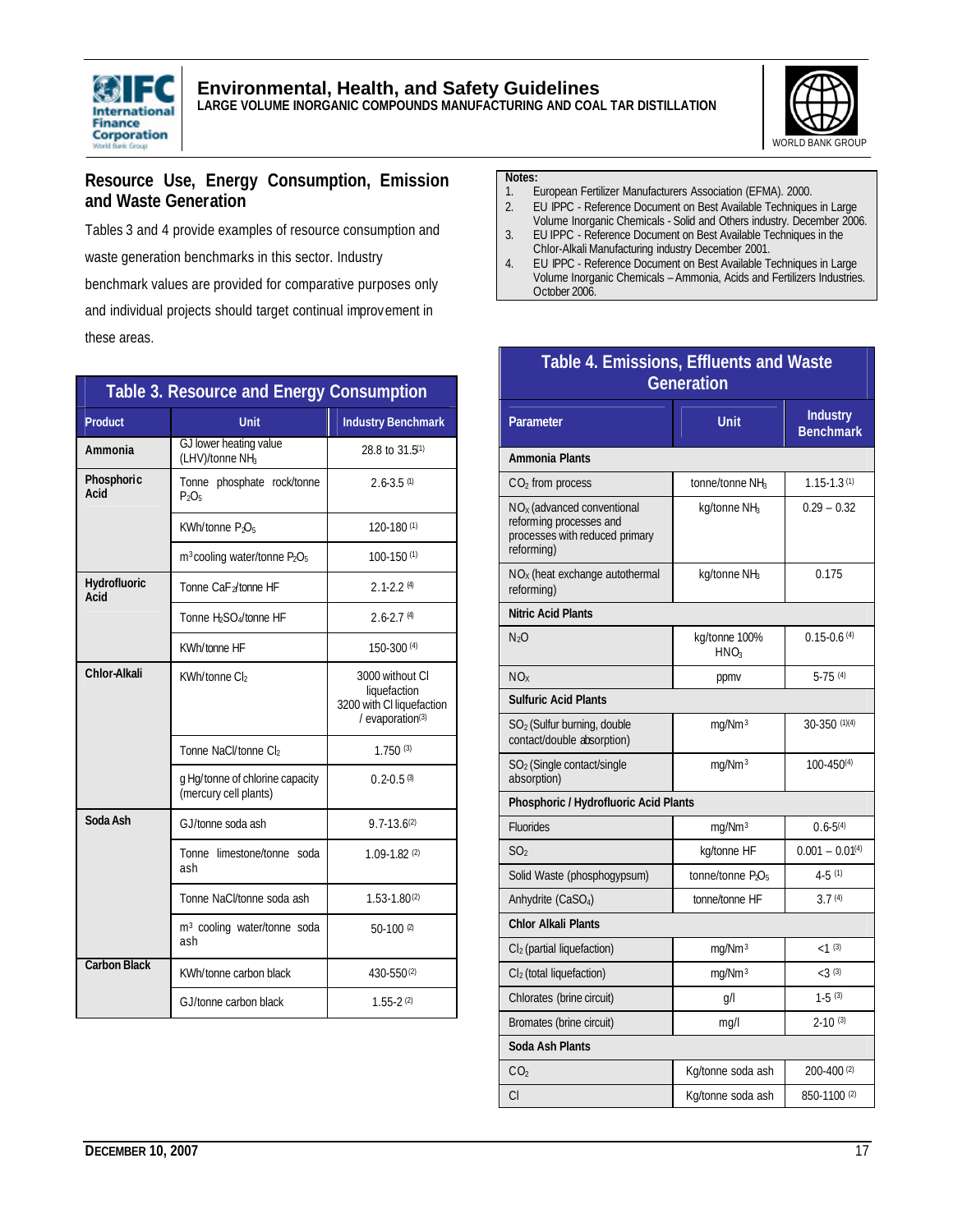



| Ca                           | Kg/tonne soda ash                        | 340-400 (2)                     |  |
|------------------------------|------------------------------------------|---------------------------------|--|
| Na                           | Kg/tonne soda ash                        | $160-220(2)$                    |  |
| Waste water/suspended solids | m <sup>3</sup> /tonne/tonne<br>soda ash  | $8.5 - 10.7 / 0.09 -$<br>024(2) |  |
| <b>Carbon Black Plants</b>   |                                          |                                 |  |
| SO <sub>2</sub>              | kg/tonne of rubber<br>grade carbon black | $10 - 50^{(2)}$                 |  |
| NO <sub>x</sub>              | mq/Nm <sup>3</sup>                       | $&500^{(2)}$                    |  |
| <b>VOC</b>                   | mq/Nm <sup>3</sup>                       | $< 50^{(2)}$                    |  |
| <del>.</del>                 |                                          |                                 |  |

#### **Table 4 Notes:**

1. European Fertilizer Manufacturers Association (EFMA). 2000;

- 2. EU IPPC Reference Document on Best Available Techniques in Large Volume Inorganic Chemicals - Solid and Other Industries. Dec, 2006.;
- 3. EC IPPC Reference Document on Best Available Techniques in the Chlor-Alkali Manufacturing industry December 2001;
- 4. EC IPPC Referenc e Document on Best Available Techniques in Large Volume Inorganic Chemicals – Ammonia, Acids and Fertilizers Industries. Oct, 2006.

#### **Environmental Monitoring**

Environmental monitoring programs for this sector should be implemented to address all activities that have been identified to have potentially significant impacts on the environment, during normal operations and upset conditions. Environmental monitoring activities should be based on direct or indirect indicators of emissions, effluents, and resource use applicable to the particular project.

Monitoring frequency should be sufficient to provide representative data for the parameter being monitored. Monitoring should be conducted by trained individuals following monitoring and record-keeping procedures and using properly calibrated and maintained equipment. Monitoring data should be analyzed and reviewed at regular intervals and compared with the operating standards so that any necessary corrective actions can be taken. Additional guidance on applicable sampling and analytical methods for emi ssions and effluents is provided in the **General EHS Guidelines**.

### **2.2 Occupational Health and Safety Performance**

#### **Occupational Health and Safety Guidelines**

Occupational health and safety performance should be evaluated against internationally published exposure guidelines, of which examples include the Threshold Limit Value (TLV®) occupational exposure guidelines and Biological Exposure Indices (BEIs®) published by American Conference of Governmental Industrial Hygienists (ACGIH), <sup>26</sup> the United States National Institute for Occupational Health and Safety (NIOSH),27 Permissible Exposure Limits (PELs) published by the Occupational Safety and Health Administration of the United States (OSHA), <sup>28</sup> Indicative Occupational Exposure Limit Values published by European Union member states, <sup>29</sup> or other similar sources.

#### **Accident and Fatality Rates**

Projects should try to reduce the number of accidents among project workers (whether directly employed or subcontracted) to a rate of zero, especially accidents that could result in lost work time, different levels of disability, or even fatalities. Facility rates may be benchmarked against the performance of facilities in this sector in developed countries through consultation with published sources (e.g. US Bureau of Labor Statistics and UK Health and Safety Executive)<sup>30</sup>.

#### **Occupational Health and Safety Monitoring**

The working environment should be monitored for occupational hazards relevant to the specific project. Monitoring should be

 $\overline{a}$ 

30 Available at: http://www.bls.gov/iif/ and

<sup>26</sup> Available at: http://www.acgih.org/TLV/

<sup>27</sup> Available at: http://www.cdc.gov/niosh/npg/

<sup>28</sup> Available at:

http://www.osha.gov/pls/oshaweb/owadisp.show\_document?p\_table=STANDAR DS&p\_id=9992

<sup>29</sup> Available at: http://europe.osha.eu.int/good\_practice/risks/ds/oel/

http://www.hse.gov.uk/statistics/index.htm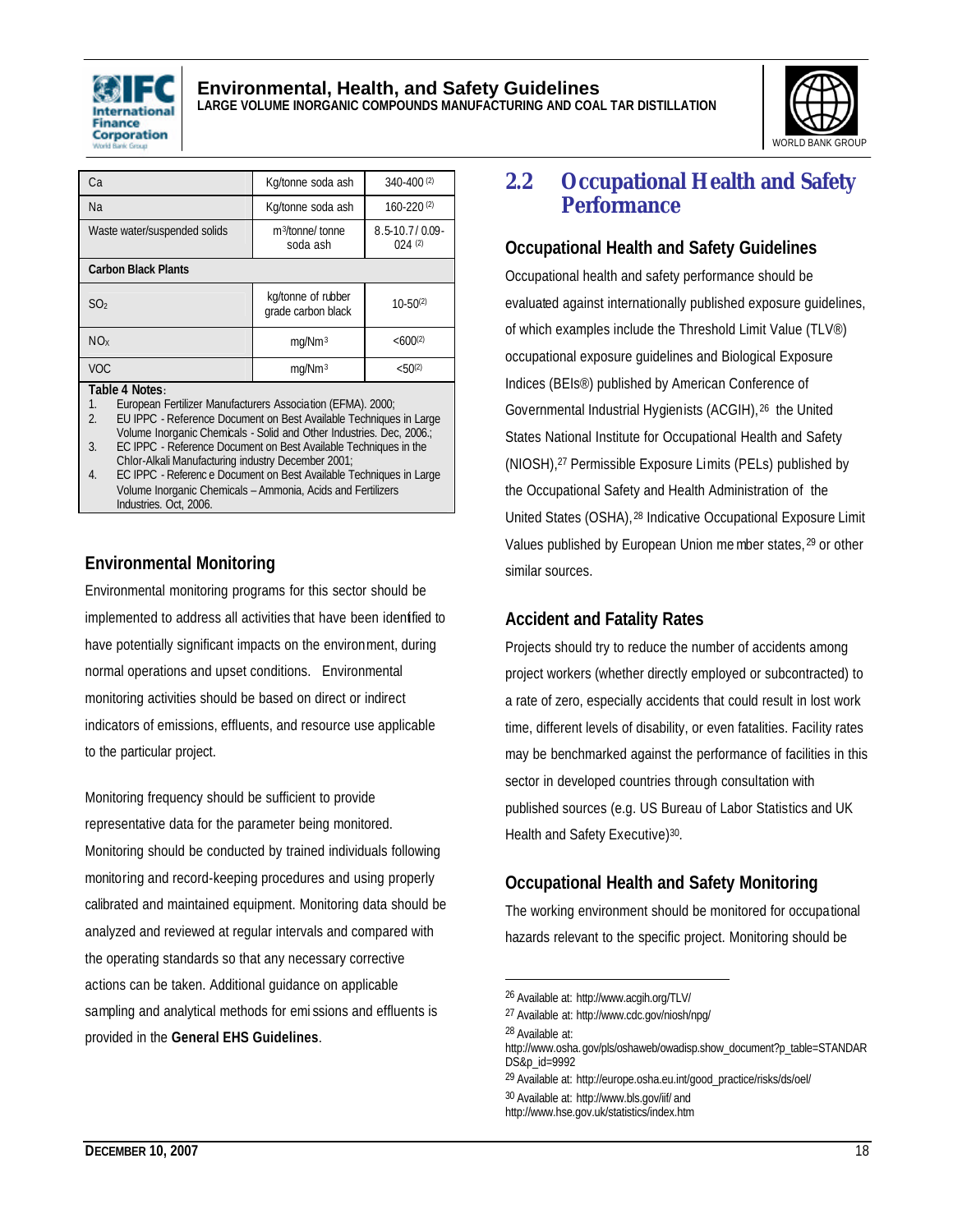



designed and implemented by accredited professionals<sup>31</sup> as part of an occupational health and safety monitoring program. Facilities should also maintain a record of occupational accidents and diseases and dangerous occurrences and accidents. Additional guidance on occupational health and safety monitoring programs is provided in the **General EHS Guidelines**.

<sup>31</sup> Accredited professionals may include Certified Industrial Hygienists, Registered Occupational Hygienists, or Certified Safety Professionals or their equiv alent.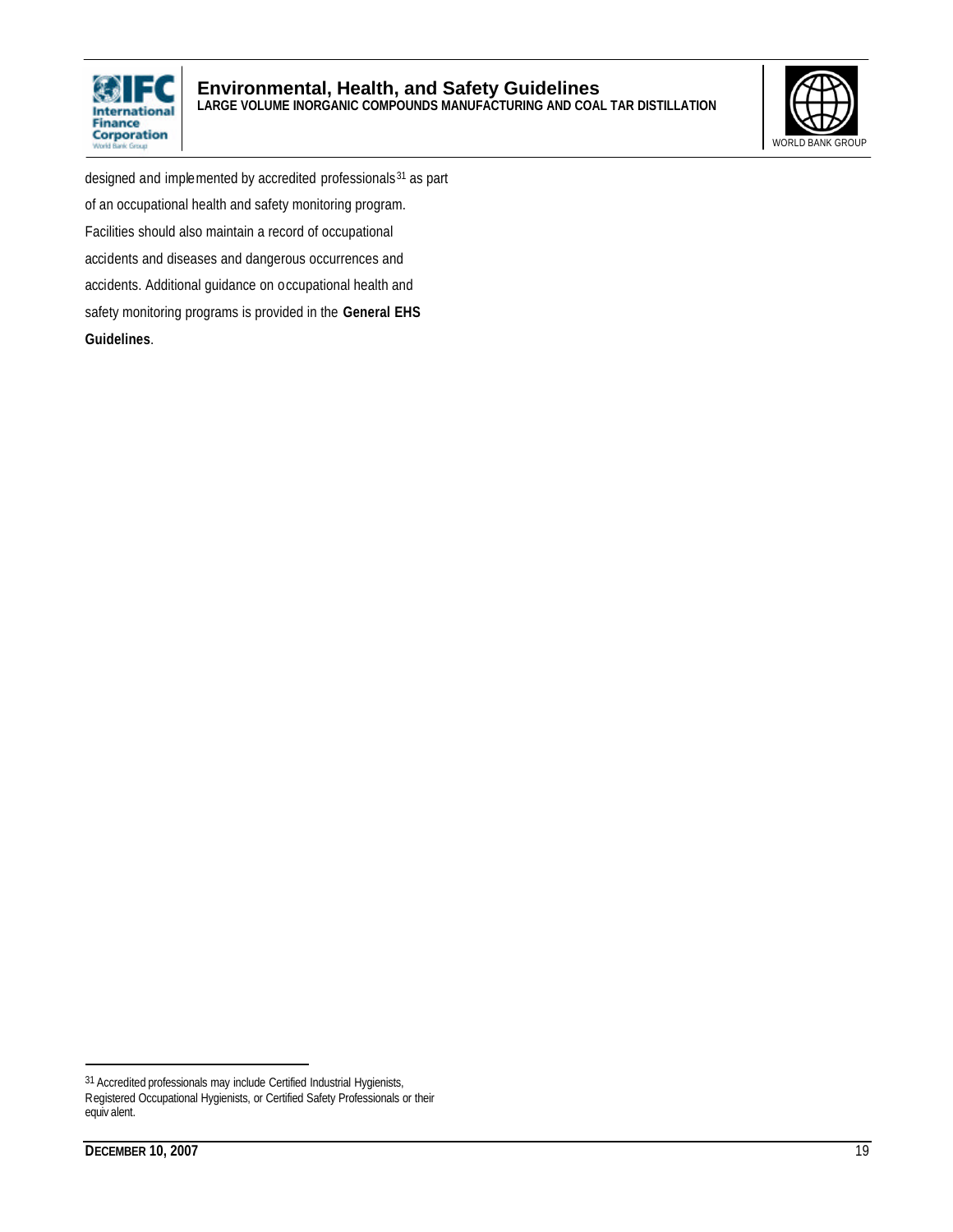

#### **Environmental, Health, and Safety Guidelines LARGE VOLUME INORGANIC COMPOUNDS MANUFACTURING AND COAL TAR DISTILLATION**



### **3.0 References**

Australian Government, Department of the Environment and Heritage. 2004. Emission Estimation Technique Manual for Inorganic Chemicals Manufacturing. Version 2.0. Canberra, Australia

European Integrated Pollution Prevention and Control Bureau (EIPPCB). 2001. Integrated Pollution Prevention and Control (IPPC ) Reference Document on Best Available Techniques in the Chlor-Alkali Manufacturing Industry. December 2001. Sevilla, Spain

EIPPCB. 2006a. Integrated Pollution Prevention and Control (IPPC) Reference Document on Best Available Techniques in Large Volume Inorganic Chemicals - Solids and Others Industry. October 2006. Sevilla, Spain

EIPPCB. 2006b. Integrated Pollution Prevention and Control (IPPC) Reference Document on Best Available Techniques in Large Volume Inorganic Chemicals – Ammonia, Acids and Fertilisers. December 2006. Sevilla, Spain

European Fertilizer Manufacturers Association (EFMA). 2000a. Best Available Techniques for Pollution Prevention and Control in the European Fertilizer Industry. "Production of Ammonia," Booklet No. 1. Brussels, Belgium

EFMA. 2000b. Best Available Techniques for Pollution Prevention and Control in the European Fertilizer Industry. "Production of Nitric Acid," Booklet No. 2. Brussels, Belgium

EFMA. 2000c. Best Available Techniques for Pollution Prevention and Control in the European Fertilizer Industry. "Production of Sulphuric Acid," Booklet No. 3. Brussels, Belgium

EFMA. 2000d. Best Available Techniques for Pollution Prevention and Control in the European Fertilizer Industry. "Production of Phosphoric Acid," Booklet No. 4. Brussels, Belgium

German Federal Government. 2002. First General Administrative Regulation Pertaining the Federal Immission Control Act (Technical Instructions on Air Quality Control – TA Luft). Berlin, Germany

German Federal Ministry for the Environment, Nature Conservation and Nuclear Safety. 2004. Promulgation of the New Version of the Ordinance on Requirements for the Discharge of Waste Water into Waters (Waste Water Ordinance - AbwV) of 17. June 2004. Berlin, Germany

Helsinki Commission. 2002. Helcom Recommendation 23/6. Reduction of Emissions and Discharges of Mercury from Chloralkali Industry. Helsinki, Finland.

Intergovernmental Panel on Climate Change (IPCC). 2006. Special Report, Carbon Dioxide Capture and Storage, March 2006. Geneva, Switzerland

Kirk-Othmer, R.E. 2006. Encyclopedia of Chemical Technology. 5<sup>h</sup> Edition. John Wiley and Sons Ltd., New York, NY

National Fire Protection Association (NFPA). 2000. Standard 850: Recommended Practice for Fire Protection for Electric Generating Plants and High Voltage Direct Current Converter Stations. 2000 Edition. Quincy, **Massachusetts** 

NFPA. 2004. Standard 120: Standard for Fire Prevention and Control in Coal Mines . 2004 Edition. Quincy, Massachusetts

Paris Commission. 1990. Parcom Decision 90/3 of 14 June 1990 on Reducing Atmospheric Emissions from Existing Chlor-Alkali Plants. Paris, France

UK Environmental Agency. 1999a. IPC Guidance Note Series 2 (S2) Chemical Industry Sector. S2 4.03: Inorganic Acids and Halogens. Bristol, UK

UK Environmental Agency. 1999b. IPC Guidance Note Series 2 (S2) Chemical Industry Sector. S2 4.04: Inorganic Chemicals. Bristol, UK

UK Environmental Agency. 2004a. Sector Guidance Note IPPC S4.03. Guidance for the Inorganic Chemicals Sector. Bristol, UK

UK Environmental Agency. 2004b. Process Guidance Note 6/42 (04). Secretary of State's Guidance for Bitumen and Tar Processes . Bristol, UK

US Environmental Protection Agency (EPA). Office of Compliance. 1995. Sector Notebook Project. Profile of the Inorganic Chemical Industry. Was hington, DC

US EPA. 40 CFR Part 60, Standards of Performance for New and Existing Stationary Sources: Subpart G—Standards of Performance for Nitric Acid Plants. Washington, DC. Available at http://www.gpoaccess.gov/cfr/index.html (accessed on October 2006)

US EPA. 40 CFR Part 60, Standards of Performance for New and Existing Stationary Sources: Subpart H—Standards of Performance for Sulfuric Acid Plants. Washington, DC. Available at http://www.gpoaccess.gov/cfr/index.html (accessed on October 2006)

US EPA. 40 CFR Part 60, Standards of Performance for New and Existing Stationary Sources: Subpart T—Standards of Performance for the Phosphate Fertilizer Industry: Wet-Process Phosphoric Acid Plants. Washington, DC. Available at http://www.gpoaccess.gov/cfr/index.html (accessed on October 2006)

US EPA. 40 CFR Part 63, National Emission Standards for Hazardous Air Pollutants for Source Categories: Subpart AA—National Emission Standards for Hazardous Air Pollutants From Phosphoric Acid Manufacturing Plants. Washington, DC. Available at http://www.gpoaccess.gov/cfr/index.html (accessed on October 2006)

US EPA. 40 CFR Part 63, National Emission Standards for Hazardous Air Pollutants for Source Categories: Subpart IIIII-National Emission Standards for Hazardous Air Pollutants: Mercury Emissions From Mercury Cell Chlor-Alkali Plants. Washington, DC. Available at http://www.gpoaccess.gov/cfr/index.html (accessed on October 2006)

US EPA. 40 CFR Part 63, National Emission Standards for Hazardous Air Pollutants for Source Categories: Subpart NNNNN—National Emission Standards for Hazardous Air Pollutants: Hydrochloric Acid Production.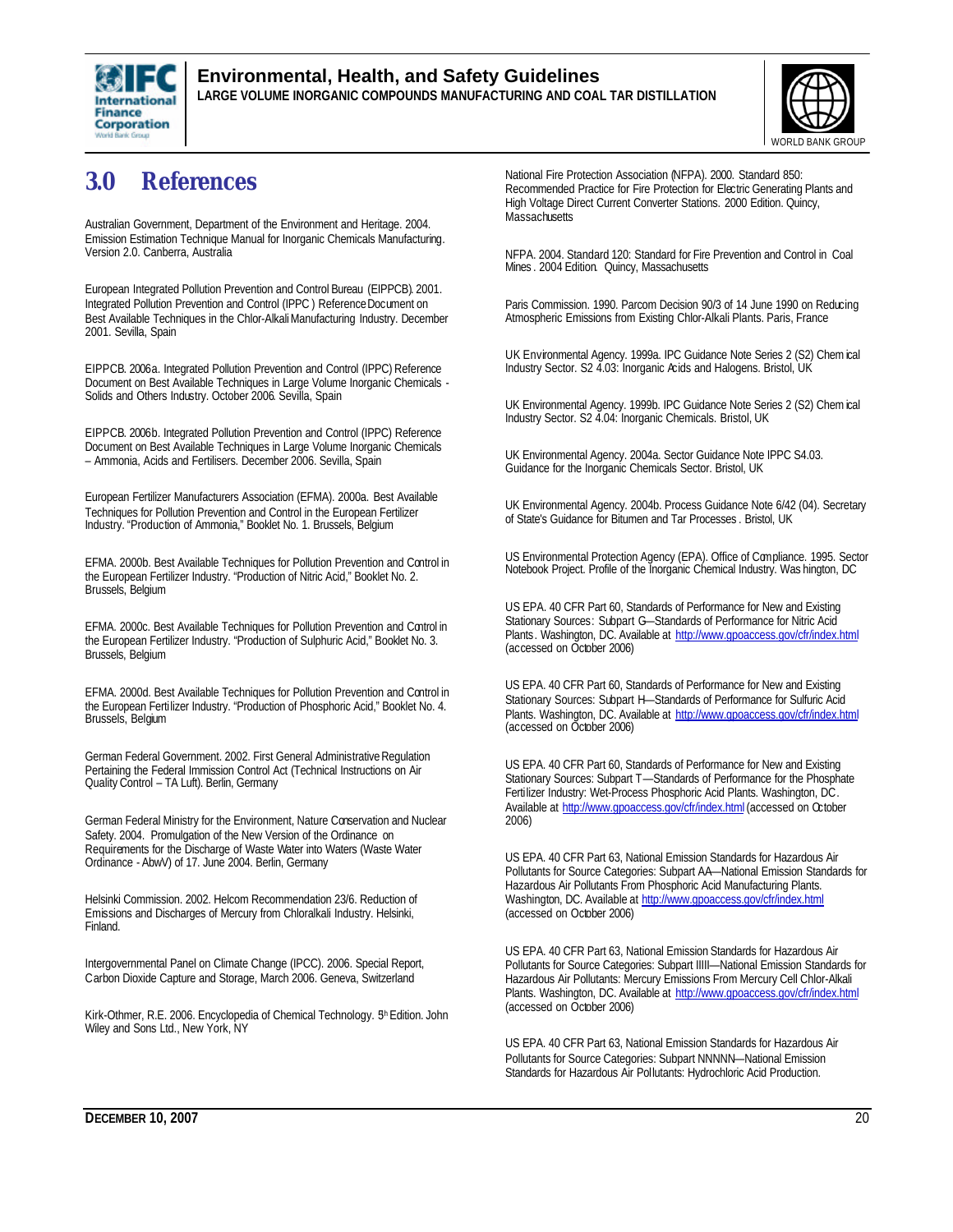



Washington, DC. Available at http://www.gpoaccess.gov/cfr/index.html (accessed on October 2006)

US EPA. 40 CFR Part 414. Subpart G—Bulk Organic Chemicals. Washington, DC. Available at http://www.gpoaccess.gov/cfr/index.html (accessed on October 2006)

US EPA. 40 CFR Part 414. Subpart I-Direct Discharge Point Sources That Use End-of-Pipe Biological Treatment. Washington, DC. Available at http://www.gpoaccess.gov/cfr/index.html (accessed on October 2006)

US EPA. 40 CFR Part 414. Subpart J—Direct Discharge Point Sources That Do Not Use End-of-Pipe Biological Treatment. Washington, DC. Available at http://www.gpoaccess.gov/cfr/index.html (accessed on October 2006)

US EPA. 40 CFR Part 415. Subpart F—Chlor-alkali Subcategory (Chlorine and Sodium or Potassium Hydroxide Production). Washington, DC. Available at http://www.gpoaccess.gov/cfr/index.html (accessed on October 2006)

US EPA. 40 CFR Part 415. Subpart H—Hydrofluoric Acid Production Subcategory. Washington, DC. Available at http://www.gpoaccess.gov/cfr/index.html (accessed on October 2006)

US EPA. 40 CFR Part 418. Subpart A—Phosphate Subcategory. Washington, DC. Available at http://www.gpoaccess.gov/cfr/index.html (accessed on October 2006)

US EPA. 40 CFR Part 418. Subpart B—Ammonia Subcategory. Washington, DC. Available at http://www.gpoaccess.gov/cfr/index.html (accessed on October 2006)

US EPA. 40 CFR Part 418. Subpart E—Nitric Acid Subcategory. Washington, DC. Available at http://www.gpoaccess.gov/cfr/index.html (accessed on October 2006)

US EPA. 40 CFR Part 422. Subpart D—Defluorinated Phosphate Rock Subcategory. Washington, DC. Available at http://www.gpoaccess.gov/cfr/index.html (accessed on October 2006)

US EPA. 40 CFR Part 422. Subpart E—Defluorinated Phosphoric Acid Subcategory. Washington, DC. Available at http://www.gpoaccess.gov/cfr/index.html (accessed on October 2006)

US EPA. 40 CFR Part 458. Subpart A—Carbon Black Furnace Process Subcategory. Washington, DC. Available at http://www.gpoaccess.gov/cfr/index.html (accessed on October 2006)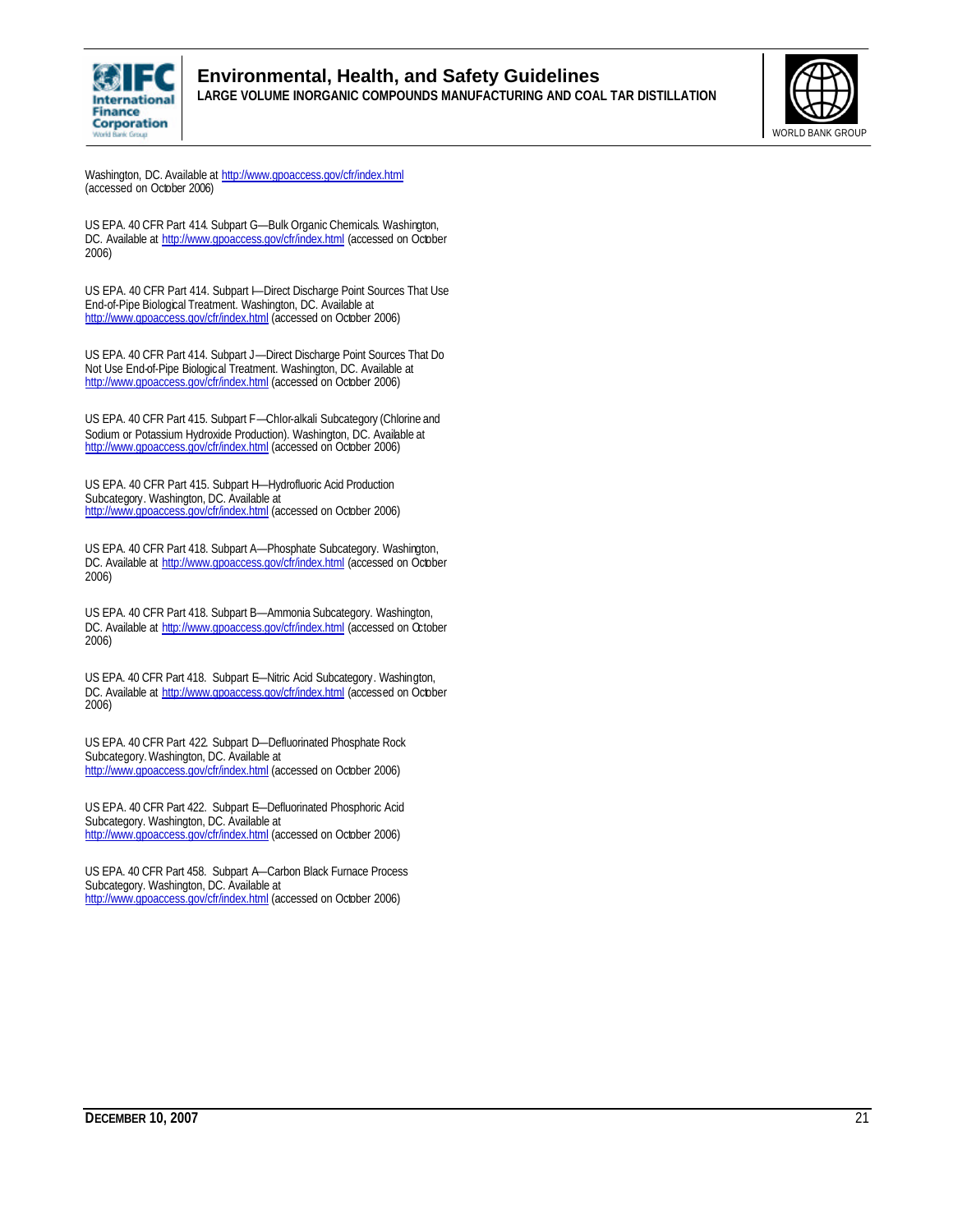



## **Annex A: General Description of Industry Activities**

This EHS Guideline for Large Volume Inorganic Compound (LVIC) Manufacturing and Coal Tar Distillation includes Ammonia; Chlor-Alkali (i.e., chlorine, caustic soda, soda ash, etc.); Acids (Nitric, Hydrochlodric, Sulfuric, Hydrofluodric, Phosphoric); Carbon Black; and Coal Tar Distillation (naphthalene, phenanthrene, anthracene) sectors. It covers the production of major intermediates and products for the downstream industry covering many diversified sectors ranging from fertilizers to plastics. It is characterized by large volume productions, which can reach up to million ton per year and be manufactured in large facilities.

### *Ammonia <sup>32</sup>*

About 80 % of ammonia ( $NH<sub>3</sub>$ ) is currently used as the nitrogen source in fertilizers, with the remaining 20 % applied in several industrial applications, such as the manufacture of plastics, fibres, explosives, hydrazine, amines, amides, nitriles and other organic nitrogen compounds which serve as intermediates in dyes and pharmaceuticals manufacturing. Important inorganic products manufactured from ammonia include nitric acid, urea and sodium cyanide. Liquid ammonia is an important solvent and is also used as a refrigerant.

Ammonia plants may be built as stand-alone or integrated with other plants at a site, typically with urea production. However recent trends include combined ammonia with methanol production. Hydrogen and / or carbon monoxide production can also be integrated with ammonia plants. An ammonia plant typically produces around 2,000 tonnes per day, but plants that can produce up to 3,400 tonnes per day have been built.

The natural gas reforming with steam and air is the simplest and most efficient way of ammonia synthesis gas production and is today the most used.

Ammonia is produced by an exothermic reaction of hydrogen and nitrogen. This reaction is carried out in the presence of metal oxide catalysts at elevated pressure. Catalysts used in the process may contain cobalt, molybdenum, nickel, iron oxide / chromium oxide, copper oxide / zinc oxide, and iron. The ammonia product, in liquefied form, is stored either in large atmospheric tanks at temperature of –33 degrees centigrade or in large spheres at pressures up to 20 atmospheres at ambient temperature. The raw material source of nitrogen is atmospheric air and it may be used in its natural state as compressed air or as pure nitrogen from an air liquefaction plant. Hydrogen is available from a variety of sources such as natural gas, crude oil, naphtha, or off gases from processes such as coke oven or refineries.

Ammonia production from natural gas includes the following process steps: removal of trace quantities of sulfur in the feedstock; primary and secondary reforming; carbon monoxide shift conversion, removal of carbon dioxide, methanation, compression, ammonia synthesis, and ammonia product refrigeration. Carbon is removed in the form of concentrated CO2, which should preferably be used for urea manufacture or other industrial purposes to reduce its release to the atmosphere.

Two other non conventional process routes include: (1) the addition of extra process air to the secondary reformer with cryogenic removal of the excess nitrogen, and (2) heatexchange autothermal reforming. The second process route has

<sup>32</sup> EIPPCB. 2006b; EFMA. 2000a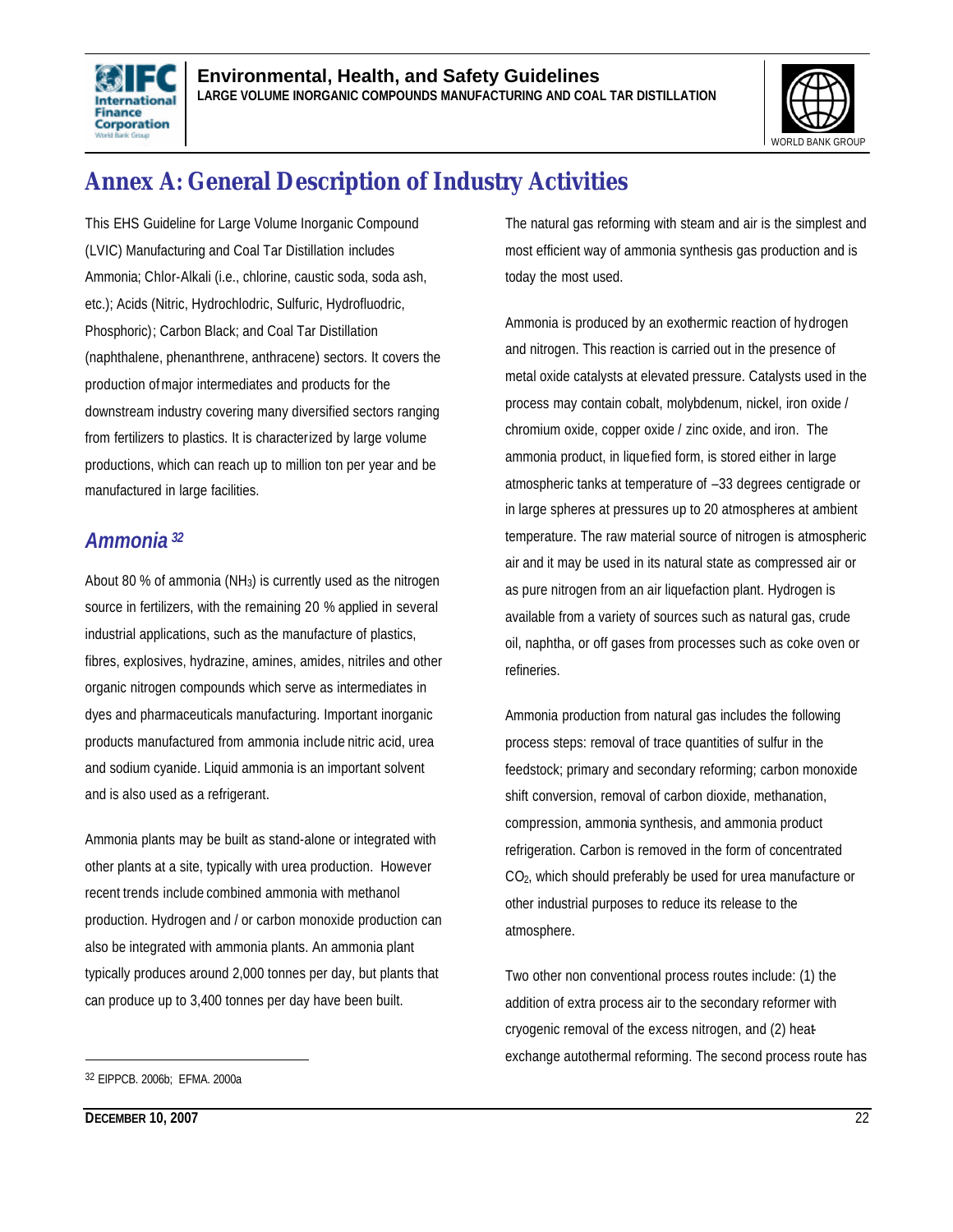



some environmental advantage because of the reduced need for firing in the primary reformer and the potential to lower energy consumption. It is a recent technology and, to date, built for a capacity of about 500 tonnes  $NH<sub>3</sub>$  per day.

Liquefied ammonia from production plants is either used directly in downstream plants or transferred to storage tanks. From storage the ammonia can be shipped to users, through road tankers, rail tank cars or ships. Ammonia is usually stored by using one or other of three methods:

- Fully refrigerated storage in large tanks with a typical capacity of 10,000 to 30,000 tonnes (up to 50,000)
- Pressurized storage spheres or cylinders with a capacity up to about 1,700 tonnes
- Semi-refrigerated tanks.

There are several storage types for refrigerated liquid products. The most important types are:

- Single containment a single-wall insulated tank, usually with a containment bund around it:
- Double containment: tanks with two vertical walls, both designed to contain the stored liquid and withstand its hydrostatic pressure. The roof rests on the inner wall; and
- Full containment: closed storage tanks with two walls, as for double containment, but with the roof resting on the outer wall and using an adequate margin between operating and relief pressure.

### *Nitric Acid<sup>33</sup>*

The production stages for nitric acid manufacture include the following: vaporizing liquid ammonia; mixing the vapor with air and burning the mixture over a platinum/ rhodium catalyst; cooling the resultant nitric oxide (NO) and oxidizing it to nitrogen dioxide (NO2) with residual oxygen; and absorbing the nitrogen dioxide in water in an absorption column to react into nitric acid. Large-capacity plants normally have dual-pressure design (e.g. medium-pressure combustion and high-pressure absorption), while small plants may have combustion and absorption conducted at the same pressure. High pressure in the absorption column reduces the nitrogen oxides  $(NO<sub>X</sub>)$ emissions. Generation of  $NO<sub>x</sub>$  and nitrous oxide ( $N<sub>2</sub>O$ ), which is a greenhouse gas, in nitric acid plants is significant; however catalytc conversion techniques can reduce the emission level by more than 80 percent.

The recommended material for tanks, vessels and accessories is low carbon austenitic stainless steel. Transfer to transport vessels is typically via pumping or by gravity. Pressurizing for unloading large quantities should be avoided. Nitric acid is transported using rail tank cars, road tankers and less frequently, ships.

The typical capacity of modern plants for producing nitric acid is approximately 1,000 tons per day.

### *Sulfuric Acid<sup>34</sup>*

The most important use of sulfuric acid  $(H<sub>2</sub>SO<sub>4</sub>)$  is in the phosphate fertilizer industry. Sulfuric acid is manufactured from sulfur dioxide (SO<sub>2</sub>) produced by combustion of elemental sulfur. Liquid sulfur is a product of the desulfurization of natural gas or the cleaning of coal flue-gas; another possible route is the melting of naturally occurring solid sulfur. Sulfur dioxide is also produced by the metals industry, through roasting and smelting processes generating off-gases with a sufficiently high

 $\overline{a}$ 

<sup>33</sup> EIPPCB. 2006b; EFMA. 2000b.

<sup>34</sup> EIPPCB. 2006b; EFMA. 2000c.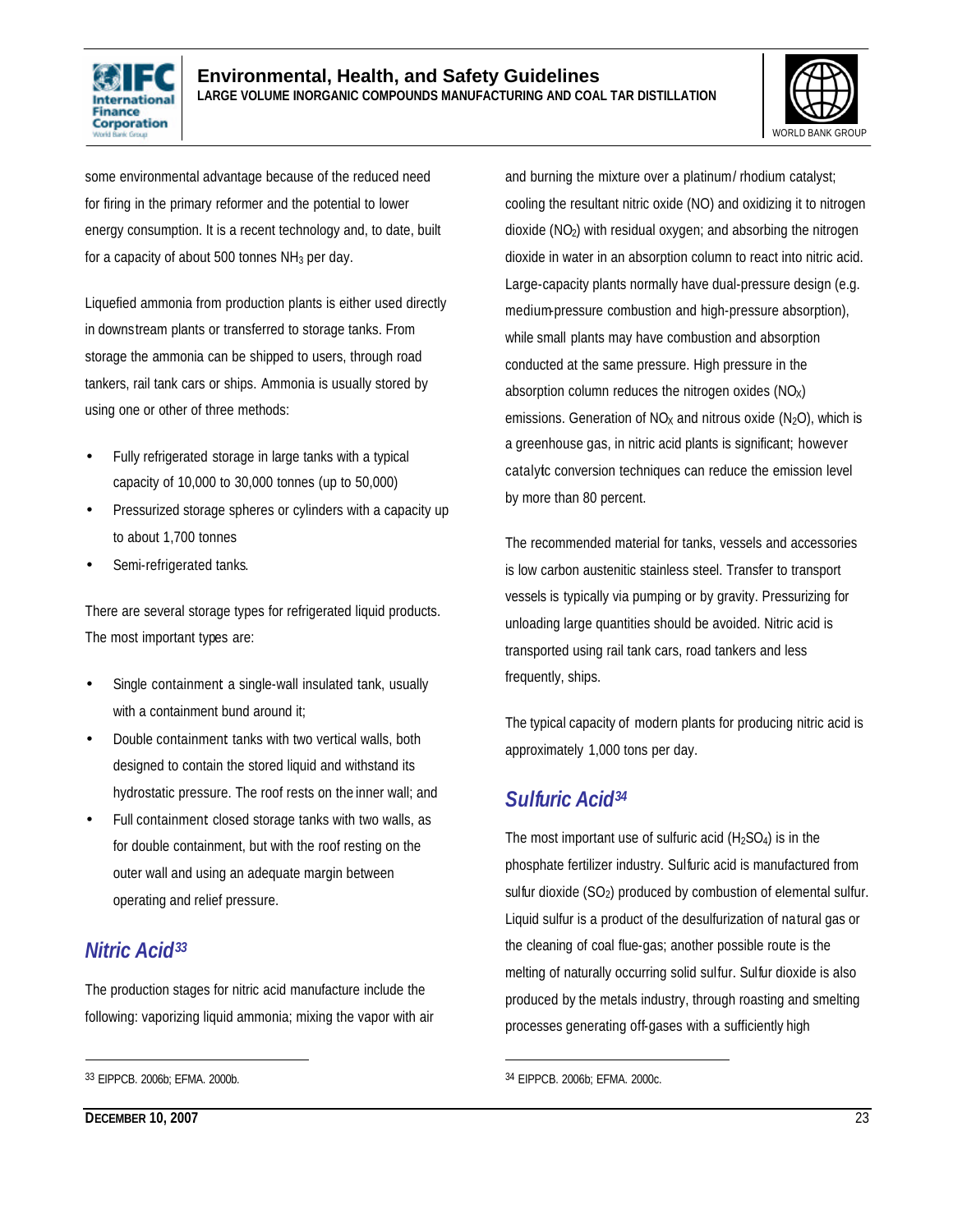



concentration of  $SO<sub>2</sub>$  to allow direct processing to  $H<sub>2</sub>SO<sub>4</sub>$ . The thermal oxidizing process of spent acids used as raw materials is another route to produce  $SO<sub>2</sub>$  and  $H<sub>2</sub>SO<sub>4</sub>$ . The exothermic oxidation of sulfur dioxide over several layers of a suitable catalyst (i.e., vanadium pentoxide) to produce sulfur trioxide (SO3) is the process used today in almost all sulfuric acid manufacturing plants. Modern plants can be designed to be very efficient in terms of sulfur dioxide conversion (more than 99%) and energy recovery.

Sulfuric acid is obtained from the absorption of  $SO<sub>3</sub>$  and water into  $H<sub>2</sub>SO<sub>4</sub>$  (with a concentration of at least 98%). SO<sub>3</sub> is absorbed in an intermediate absorber installed after the second or third catalyst layer in a double contact process, where the gases are then conveyed to the final catalyst layer(s) and the  $SO<sub>3</sub>$  formed here is absorbed in a final absorber. The final absorber is installed after the last catalyst layer in a single contact process. The warm acid produced is sparged with air in a column or in a tower to collect the remaining  $SO<sub>2</sub>$  in the acid; the SO2 laden air is returned to the process.

#### *Phosphoric Acid<sup>35</sup>*

Phosphoric acid (H3PO4) is primarily used in the manufacture of phosphate salts (fertilizers and animal feed supplements). Two different processes can be used in the manufacture of phosphoric acid. In the first process, known as the thermal process, elemental phosphorus is produced from phosphate rock, coke and silica in an electrical resistance furnace and is then oxidized and hydrated to form the acid. Thermal-generated acid is considerably pure, but also expensive, and hence produced in small quantities, mainly for the manufacture of industrial phosphates.

The second types of processes, known as wet processes, are those digesting phosphate rocks with an acid (i.e. sulfuric, nitric or hydrochloric acid). The wet digestion of phosphate rock with sulfuric acid is the preferred process in term of volume. The tricalcium phosphate from the phosphate rock reacts with concentrated sulfuric acid to produce phosphoric acid and calcium sulfate that is an insoluble salt. The operating conditions are generally selected so that the calcium sulfate is precipitated as the dihydrate (DH) or hemihydrate (HH) form.

The main production steps are the fo llowing: grinding of phosphate rock; reaction with sulfuric acid in a series of separate agitated reactors at a temperature of 70-80 °C; and filtration to separate the phosphoric acid from the calcium sulfate.

Phosphoric acid is most commonly stored in rubber-lined steel tanks, although stainless steel, polyester and polyethylene-lined concrete are also used. Storage tanks are normally equipped with some means of keeping the solids in suspension to avoid costly cleaning of the tank.

### *Hydrofluoric Acid<sup>36</sup>*

Hydrogen fluoride (HF) is produced in two forms, as anhydrous hydrogen fluoride and as aqueous hydrofluoric acid. The predominant form manufactured is hydrogen fluoride, a colorless liquid or gas that fumes when in contact with air and is water-soluble. Hydrogen fluoride is also a fortuitous by-product in the manufacture of superphosphate fertilizers. Hydrofluoric acid is used in glass etching and polishing, petroleum alkylation, and stainless steel pickling. Hydrofluoric acid is also used to produce fluorocarbons for the manufacture of resins, solvents, stain removers, surfactants, and pharmaceuticals.

 $\overline{a}$ 

<sup>35</sup> EIPPCB. 2006b; EFMA. 2000d

<sup>36</sup> EIPPCB. 2006b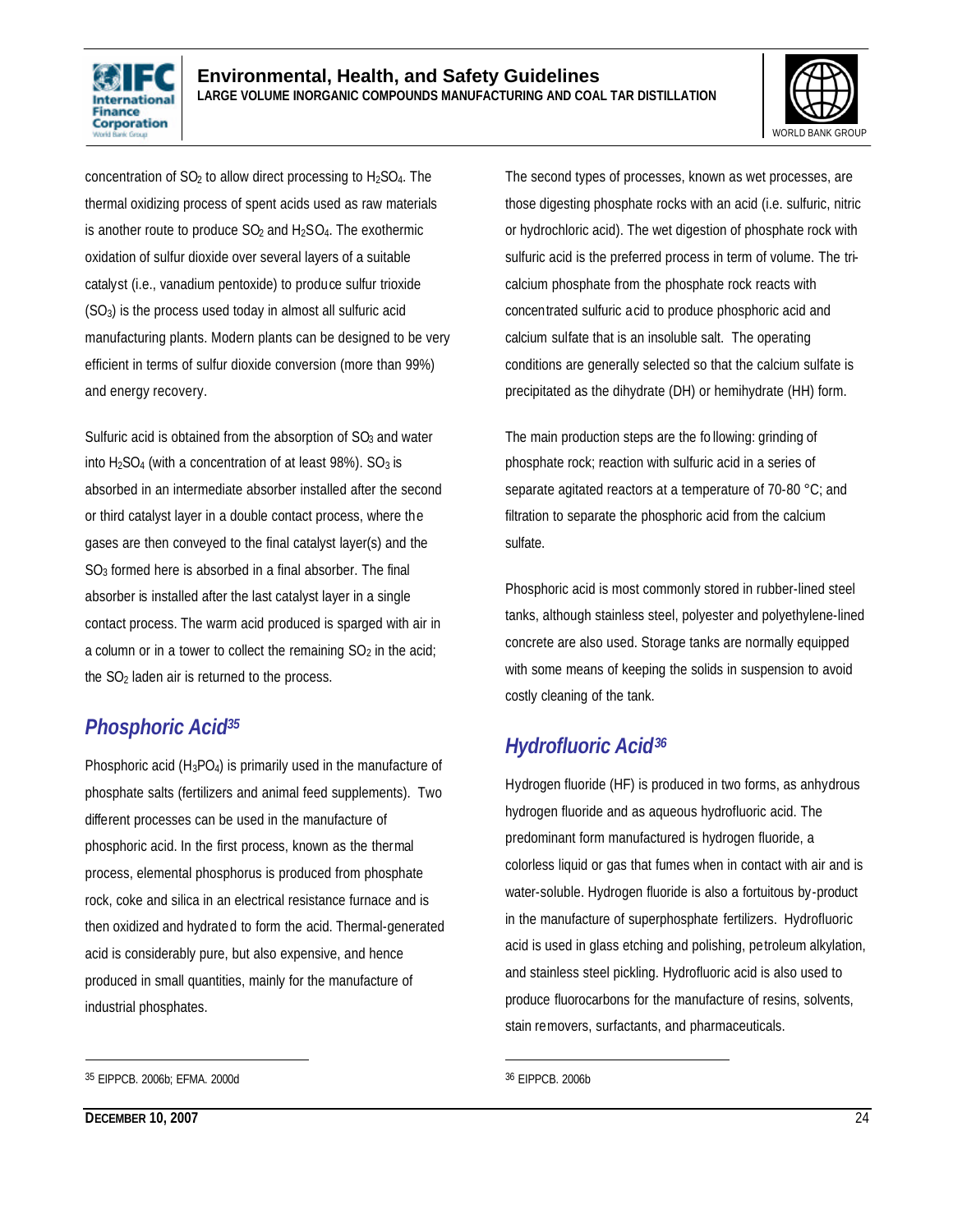



Hydrofluoric acid is manufactured by the reaction of acid-grade fluorspar (CaF<sub>2</sub>) with sulfuric acid (H<sub>2</sub>SO<sub>4</sub>). The endothermic reaction is conducted in horizontal rotary kilns externally heated to 200 to 250°C. Dry fluorspar and a slight excess of sulfuric acid are fed continuously to the front end of a stationary prereactor for mixing or directly to the kiln by a screw conveyor. Calcium sulfate (CaSO4) is removed through an air lock at the opposite end of the kiln.

The gaseous reaction products - hydrogen fluoride and excess H<sub>2</sub>SO<sub>4</sub> from the primary reaction, and silicon tetrafluoride (SiF<sub>4</sub>), sulfur dioxide  $(SO_2)$ , carbon dioxide  $(CO_2)$ , and water vapor produced in secondary reactions - are removed from the front end of the kiln along with entrained particulate matter. The particulate matter is then removed from the gas stream and returned to the kiln. Sulfuric acid and water are removed in a pre-condenser. Hydrogen fluoride vapors are subsequently condensed in refrigerant condensers forming crude HF, which is sent to intermediate storage tanks. The remaining gas stream passes through a sulfuric acid absorption tower or acid scrubber, removing most of the remaining hydrogen fluoride and some residual sulfuric acid, which are also sent to intermediate storage. The gases exiting the acid scrubber are treated in water scrubbers, where both  $SIF_4$  and remaining HF are recovered as hexafluorosilicic acid  $(H_2SIF_6)$ . The water scrubber tail-gases are passed through a caustic scrubber before being emitted to the atmosphere. The hydrogen fluoride and sulfuric acid are delivered from intermediate storage tanks to distillation columns, where the hydrofluoric acid is extracted at 99.98 percent purity. A final dilution step with water is needed to produce weaker concentrations (typically 70 to 80 per cent).

Anhydrous HF is a liquid which boils at 19.5 °C. The liquid HF is kept at low temperature, preferably below 15 °C, by cooling or by the installation of condensers in vent storage pipelines which

condense the evaporating HF. Liquid HF is normally stored at atmospheric pressure in carbon steel tanks, where a thin protective layer of  $FeF<sub>2</sub>$  is formed, preventing the tank walls from further corrosion. Liquid velocity in the pipelines should be below 1 m/s to avoid erosion of the  $FeF<sub>2</sub>$  layer. Hydrofluoric acid with a concentration of at least 70 % is also stored in carbon steel tanks, whereas acid with concentrations of less than 70 % is stored in lined steel tanks or alternatively in polyethylene tanks.

### *Hydrochloric Acid<sup>37</sup>*

Hydrochloric acid (HCl) is a versatile chemical used in a variety of chemical processes, including hydrometallurgical processing, chlorine dioxide syntheses, hydrogen production, and miscellaneous cleaning and etching operations. It is also a common ingredient in many chemical reactions, and a commonly used acid for catalyzing organic processes.

The acid is manufactured by several different processes. commonly applied production processes consist of reacting sodium chloride with sulfuric acid, or more recently, the acid is generated as a by-product of the chlorination reaction process (e.g., production of chlorinated solvents and organics).

### *Chlor-alkali<sup>38</sup>*

 $\overline{a}$ 

The chlor-alkali industry produces chlorine (Cl2) and alkali (i.e., caustic soda or sodium hydroxide (NaOH) and potassium hydroxide (KOH)), by electrolysis of a salt solution, mainly using sodium chloride (NaCl) as feed or potassium chloride (KCl) for the production of potassium hydroxide. The chlor-alkali process is an important consumer of electrical energy.

<sup>37</sup> Australian Government, Department of the Environment and Heritage. 2004. 38 EIPPCB. 2001.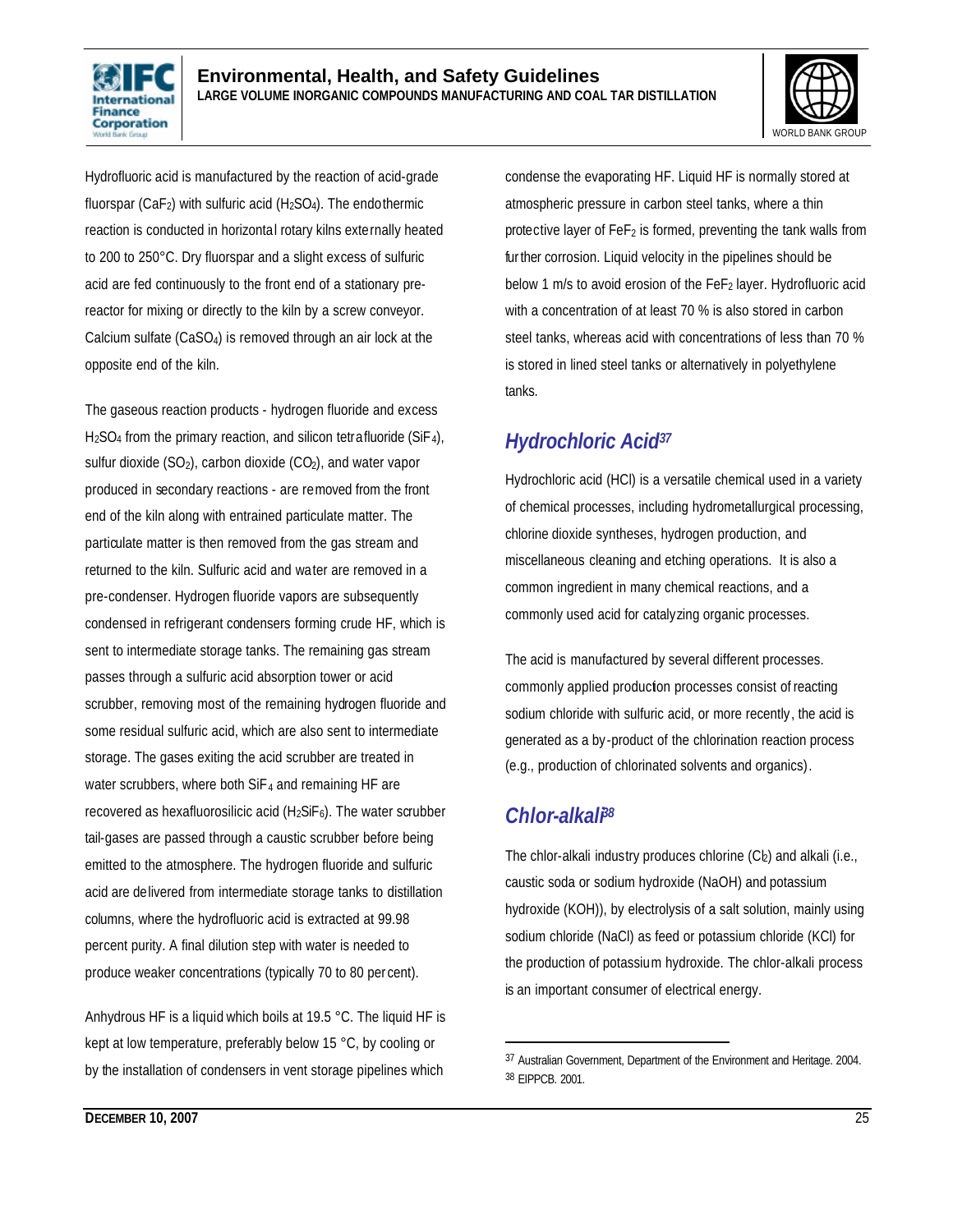



The main chlor-alkali manufacturing technologies are mercury, diaphragm and membrane cell electrolysis. In the chlorine process, chlorine gas leaving the electrolyzers is at approximately 80-90 ºC and saturated with water vapor. It also contains impurities such as brine mist, nitrogen, hydrogen, oxygen, carbon dioxide and traces of chlorinated hydrocarbons. After direct or indirect cooling and impurities removal, chlorine is passed to the drying towers for drying with concentrated sulfuric acid. The gas is then compressed and liquefied at different pressure and temperature levels. Liquefied chlorine is stored in bulk tanks at ambient or low temperature.

The membrane cell process has environmental advantages over the two older processes, in addition to be currently the most economically advantageous process. The anode and cathode are separated by a water-impermeable ion-conducting membrane. Brine solution flows through the anode compartment where chloride ions are oxidized to chlorine gas. The sodium ions migrate through the membrane to the cathode compartment which contains caustic soda solution. The demineralized water added to the catholyte circuit is hydrolyzed, and releases hydrogen gas and hydroxide ions. The sodium and hydroxide ions combine to produce caustic soda which is typically brought to a concentration of 32-35% by recirculating the solution before discharge from the cell. Higher concentrations are produced concentrating the caustic liquor by steam evaporation. The output of caustic soda is proportional to that of chlorine (1.128 tonnes of caustic soda (100%) are produced by electrolysis per tonne of chlorine). Because of the membrane, the caustic soda solution contain a very limited amount of salt due to migration of chloride, as in the diaphragm cell process. Depleted brine is discharged from the anode compartment and resaturated with salt.

The cathode material used in membrane cells is either stainless steel or nickel and the anodes used are metal. The cathodes are often coated with a catalyst that increases surface area and reduces over-voltage. Coating materials include Ni-S, Ni-Al, and Ni-NiO mixtures, as well as mixtures of nickel and platinum group meta ls. The membranes used in the chlor-alkali industry are commonly made of perfluorinated polymers.

Chlorine is often produced near consumers. Storage and transport of chlorine requires proper handling and use of best practice to minimize potential hazards. Chlorine is transported by pipe, road and rail.

Hydrogen is a co-product of the electrolysis of brine (28 kg for 1 tonne of chlorine) and is generally used on-site as a combustible, sent as a fuel to other companies, or sold and transported as chemical. It can be used on integrated sites for certain applications because of its high purity, including synthesis of ammonia, methanol, hydrochloric acid, hydrogen peroxide, etc.

In addition to cell electrolysis, there are processing steps which are common to all technologies and include: salt unloading and storage, brine purification and resaturation, chlorine, caustic soda, and hydrogen processing.

The brine purification process consists of a primary system for the mercury and diaphragm technologies and an additional secondary system for membrane technology. This operation is needed to eliminate impurities (sulfate anions, cations of calcium, magnesium, barium and metals) that can affect the electrolytic process.

The primary brine purification uses sodium carbonate and sodium hydroxide to precipitate calcium and magnesium ions as calcium carbonate (CaCO<sub>3</sub>) and magnesium hydroxide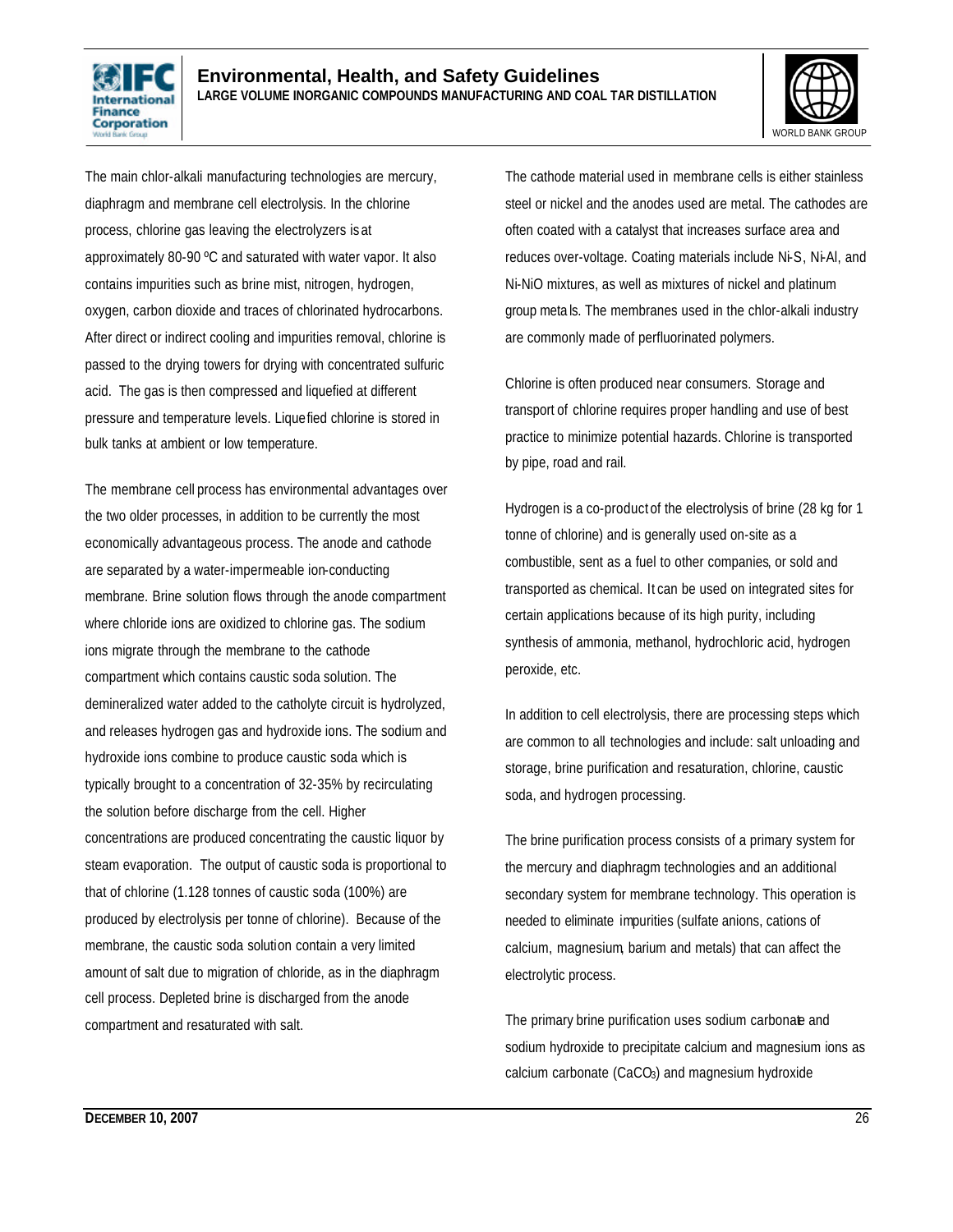



 $(Mq(OH)_2)$ . Metals may also precipitate as hydroxide during this operation. Sodium sulfate may be controlled by adding calcium chloride (CaCl<sub>2</sub>) or barium salts (which however may represent a hazard due to their toxicity) to remove sulfate anions by precipitation of calcium sulfate (CaSO4) or barium sulfate (BaSO4). After precipitation, impurities are removed by sedimentation, filtration or a combination of both. Other possibilities to remove sulfates include ultra-filtration and brine purging.

The secondary brine purification consists of a polish filtration step and brine softening in an ion exchange unit generally with filters in order to sufficiently reduce the suspension matter and protect the ion-exchange resin from damage. The ion exchange chelating resin treatment is designed to decrease the alkaline earth metals to trace levels. The resin is periodically regenerated with high purity hydrochloric acid and sodium hydroxide solutions.

Instead of diluting the remaining gases after partial condensation of the chlorine gas, the hydrogen is removed by means of a reaction with chlorine gas in a column. This step produces gaseous hydrochloric acid, which can be recovered in a hydrochloric acid unit.

#### *Soda Ash<sup>39</sup>*

Sodium carbonate ( $Na<sub>2</sub>CO<sub>3</sub>$ ) or soda ash is a fundamental raw material to the glass, soaps and detergents, and chemicals industries. Soda ash (calcined soda) is manufactured in two grades: 'light soda ash' and 'dense soda ash'. Dense soda ash is mainly used in the glass industry and for economic transportation over long distances. The light form is used mainly for the detergent market and certain chemical intermediates.

Soda ash is generally manufactured by large, highly integrated production units, with a plant capacity ranging from 150 to 1,200 kt per year.

The Solvay process (ammonia soda process) involves saturation of brine with ammonia and carbon dioxide gas. The process uses salt brine (NaCl) and limestone (CaCO3) as raw materials. Ammonia is almost totally regenerated and recycled. The main advantage of this process is the widespread availability of the relatively pure raw materials, which allow operating production units relatively close to the market.

The Solvay process produces 'light soda ash', with a pouring density of about 500 kg/m3. 'Light soda ash' is transformed by recrystallization first to sodium carbonate monohydrate, and then to 'dense soda ash' after drying (dehydration). Dense soda ash has a pouring density of about 1,000 kg/m3. Dense soda ash can also be produced by compaction.

### *Carbon Black<sup>40</sup>*

Carbon black is produced by partial oxidation or thermal decomposition of hydrocarbons. About 65 – 70 % of the world's consumption of carbon black is used in the production of tires and tire products for automobiles and other vehicles. Roughly 25 - 30% is used for other rubber products and a small percent is used in plastics, printing ink, paint, paper and miscellaneous applications.

Carbon black differs from other carbon-based materials in many respects, especially in bulk density. Mixtures of gaseous or liquid hydrocarbons represent the raw materials preferable for industrial production with preference to aromatic hydrocarbons for better yields.

 $\overline{a}$ 

<sup>39</sup> EIPPCB. 2006a.

<sup>40</sup> EIPPCB. 2006a.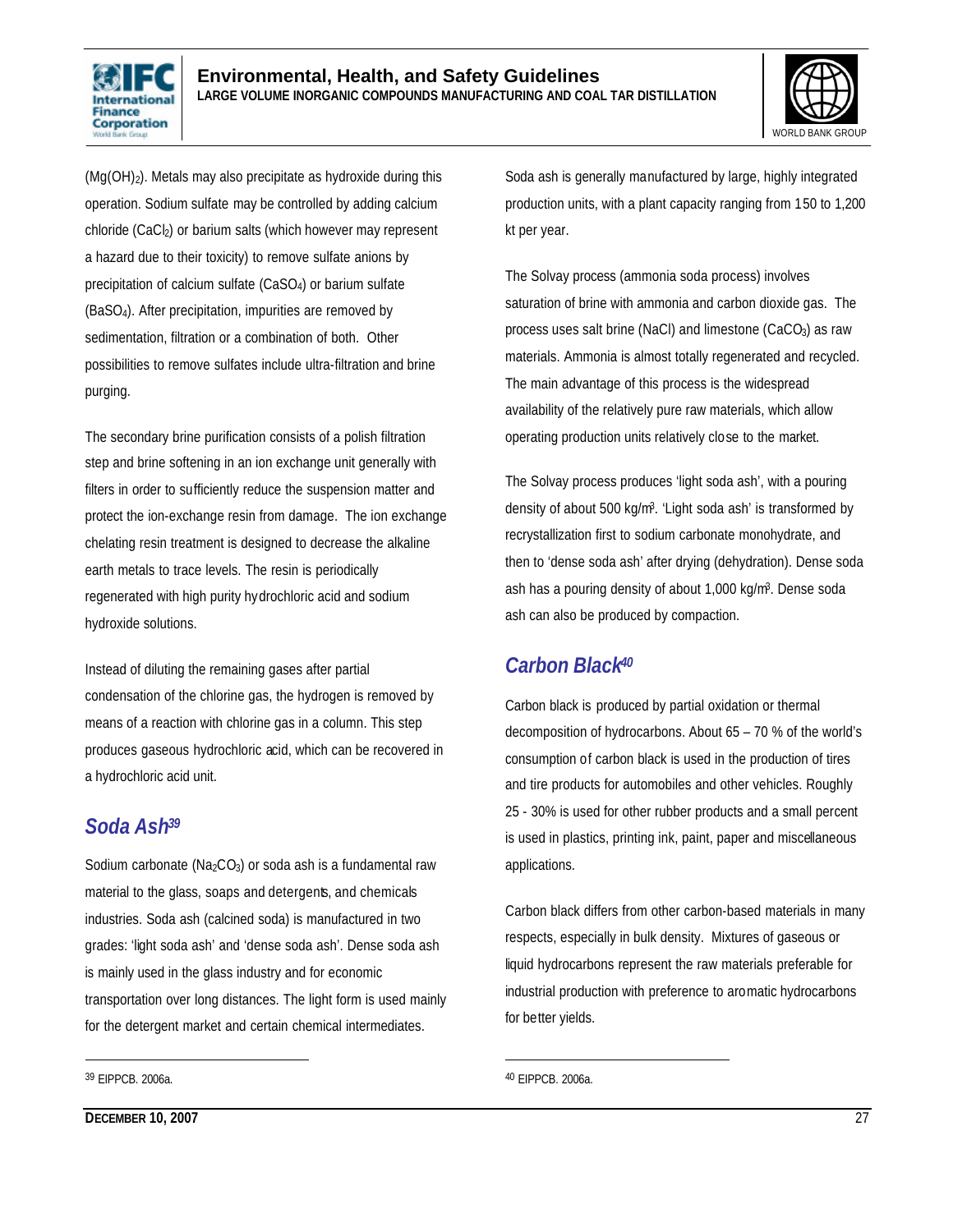



The processes are divided into two groups: those employing incomplete or partial combustion and those based on thermal cracking. In the partial combustion processes, air is used to burn part of the feedstock, producing the energy required to carry out the pyrolysis, whereas in the thermal cracking process, heat is generated externally and introduced into the process.

The furnace black process is currently the most important production process. It accounts for more than 95% of the btal worldwide production. It is a continuous process and its advantages are its great flexibility and its better economy compared to other process. The typical production rate is approximately 2,000 kg/h for a modern furnace black reactor. In furnace black, a heavy aromatic feedstock is injected by atomization into a high speed stream of combustion gases and partially burned and mostly cracked (45 – 65%) to produce carbon black and hydrogen at a temperature ranging from 1200 to 1700° C. After quenching with water, carbon black is recovered by cyclones and bag filters, pellettized, dried and delivered to storage (silos) or shipped.

### *Coal Tar Distillation*

Coal tar is currently almost totally distilled mainly in continuous stills that have daily capacities of 100–700 tons. It is a condensation product obtained by cooling the gas evolved in coal distillation (pyrolysis or carbonization of coal). Coal tar is a black viscous liquid denser than water. Coal-tar pitch is a black very viscous, semisolid, or solid residue from the distillation of coal tar.

The coal tar product, which distills up to about 400°C at atmospheric pressure, is primarily a complex mixture of monoand polycyclic aromatic hydrocarbons, a proportion of which are substituted with alkyl, hydroxyl, amine and/or hydro sulfide

groups, and to a lesser extent their sulfur-, nitrogen-, and oxygen-containing analogues. Tars produced at the lower coal carbonization temperatures also contain hydroaromatics, alkanes, and alkenes. The residue from the distillation is at least 50% of the coal tar products by high temperature carbonization and consists of a continuation of the sequence of polynuclear aromatic, aromatic, and heterocyclic compounds, up to molecules containing 20 to 30 rings.

Metal corrosion associated to continuous coal tar distillation is a typical issue to be considered in plant management. The ammonium salts (mainly ammonium chloride), associated with the entrained liquor remain in the tar after dehydration, tend to dissociate with the production of hydrochloric acid. This acid may deteriorate any equipment parts in which these vapors and steam are present above 240°C, including the condensers on the dehydration and fractionation columns. Corrosion is controlled by the addition of alkali (either sodium carbonate solution or caustic soda) to the tar.

A primary distillation product pattern at a tar-processing plant can give only one fraction, naphthalene oil taken between 180 and 240°C, or two fractions, light creosote or middle oil (230– 300°C) and heavy creosote or heavy oil (above 300°C) between the naphthalene oil and pitch.

The higher boiling cresylic acids are mixtures of cresols or xylenols with higher boiling phenols. Their main uses are in phenol-formaldehyde resins, solvents for wire-coating enamels, metal degreasing agents, froth-flotation agents, and synthetic tanning agents.

Naphthalene is the principal component of coke-oven tars and the only component that can be concentrated to a reasonably